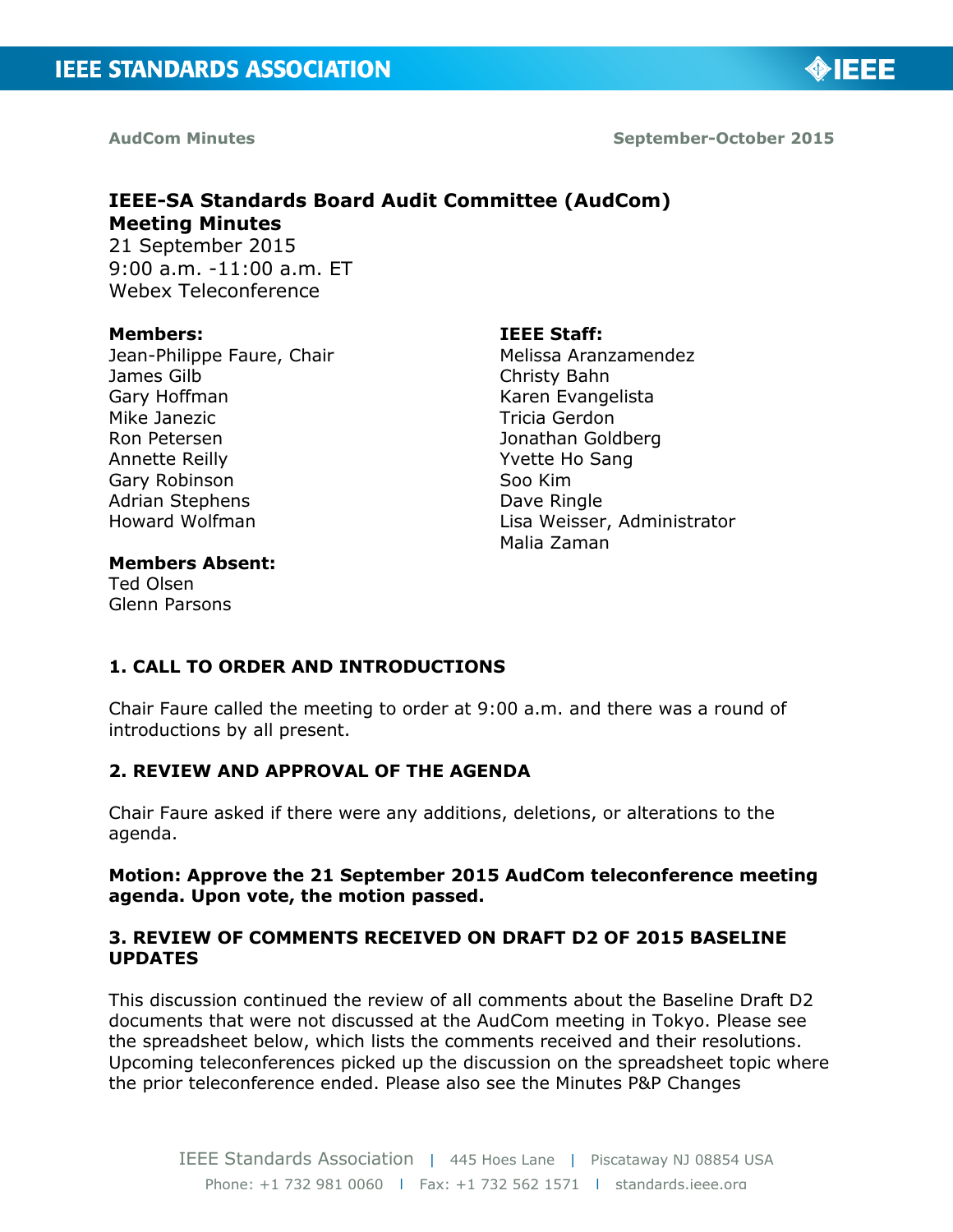document, which was approved at the meeting and details the disposition about changes to the Minutes clauses in the Baselines.

#### **4. NEW BUSINESS**

There was no new business.

#### **5. DATE OF NEXT MEETING**

The next AudCom teleconference is scheduled for 28 September 2015 at 9:00 a.m. ET.

#### **6. ADJOURNMENT**

The meeting was adjourned at 11:00 a.m.

\*\*\*\*\*\*\*\*\*\*

#### **IEEE-SA Standards Board Audit Committee (AudCom) Unapproved Minutes**

28 September 2015 9:00 a.m. - 11:00 a.m. ET Webex Teleconference

#### **Members:**

Jean-Philippe Faure, Chair James Gilb Mike Janezic Ted Olsen Ron Petersen Gary Robinson Adrian Stephens

#### **Members Absent:**

Gary Hoffman Glenn Parsons Annette Reilly Howard Wolfman

#### **IEEE Staff:**

Melissa Aranzamendez Karen Evangelista Jonathan Goldberg Yvette Ho Sang Mike Kipness Dave Ringle Pat Roder Erin Spiewak Lisa Weisser, Administrator

#### **1. CALL TO ORDER AND INTRODUCTIONS**

Chair Faure called the meeting to order at 9:00 a.m. and there was a round of introductions by all present.

#### **2. REVIEW AND APPROVAL OF THE AGENDA**

Chair Faure asked if there were any additions, deletions, or alterations to the published agenda.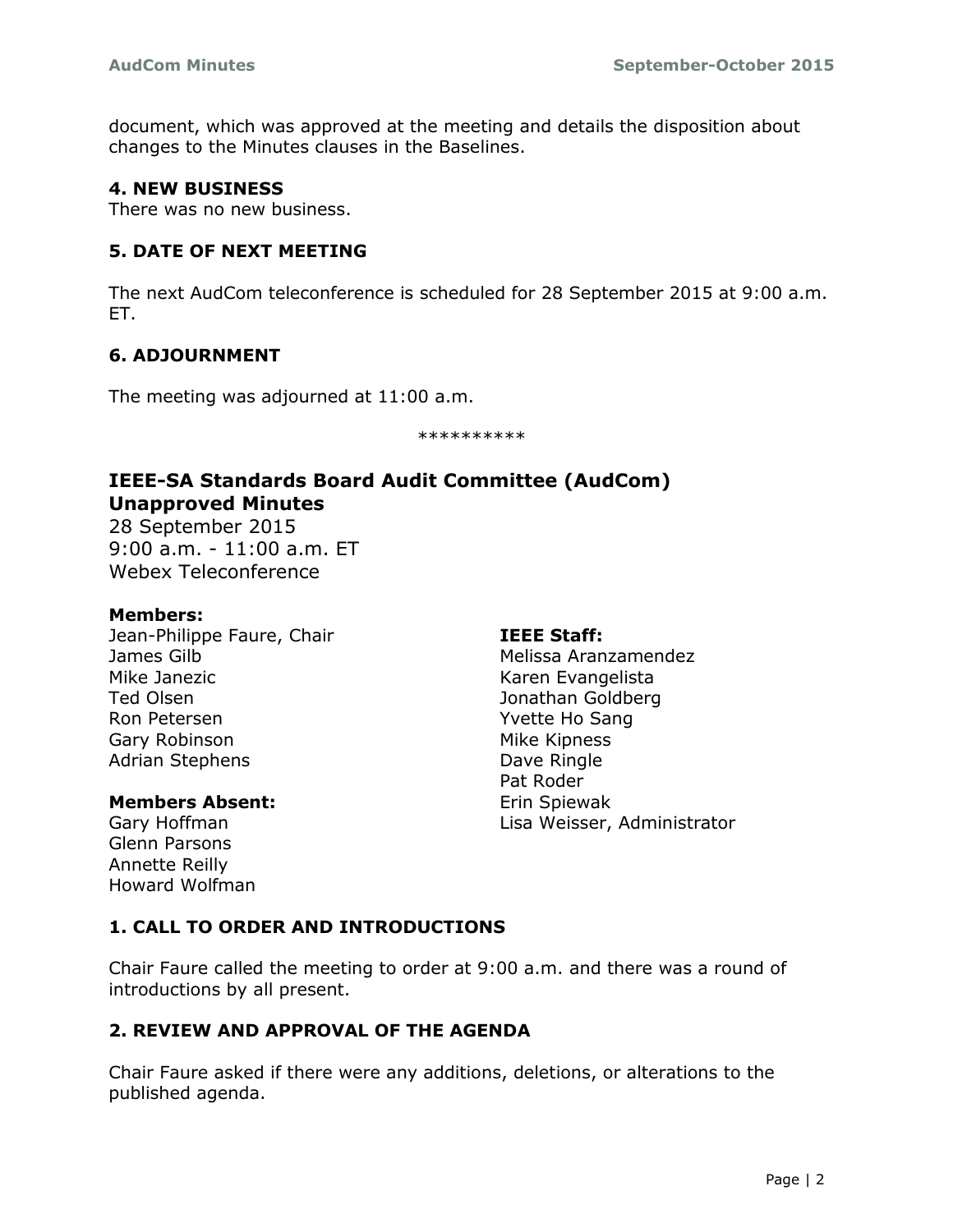**Motion: Approve the 28 September 2015 AudCom teleconference meeting agenda. Upon vote, the motion passed.**

#### **3. REVIEW OF COMMENTS RECEIVED ON DRAFT D2 OF 2015 BASELINE UPDATES**

The discussion continued the review of all comments about the Baseline Draft D2 documents. All of the spreadsheet comments were discussed with the exception of those comments deferred from Draft D1. Please see the spreadsheet below, which lists the comments received and their resolutions. Upcoming teleconferences will pick up the discussion about the deferred comments, and any new comments.

During the meeting, it was agreed that there will be a brief editorial review of the Baselines by AudCom before they are sent for ballot.

There was an initial discussion on the inputs from the Ad Hoc on Referencing unaudited Sponsor documents (e.g. Sponsor Operating Manuals, etc.) in P&Ps chaired by Adrian Stephens. The discussion will continue at the next teleconference.

#### **4. NEW BUSINESS**

There was no new business.

#### **5. DATE OF NEXT MEETING**

The next AudCom teleconference is scheduled for 5 October 2015 at 9:00 a.m. ET.

#### **6. ADJOURNMENT**

The meeting was adjourned at 1:00 p.m.

\*\*\*\*\*\*\*\*\*\*

#### **IEEE-SA Standards Board Audit Committee (AudCom) Unapproved Minutes**

5 October 2015 9:00 a.m. - 11:00 a.m. ET Webex Teleconference

#### **Members:**

Jean-Philippe Faure, Chair James Gilb Gary Hoffman Ted Olsen Ron Petersen Annette Reilly

Gary Robinson Adrian Stephens Howard Wolfman

**Members Absent:** Michael Janezic Glenn Parsons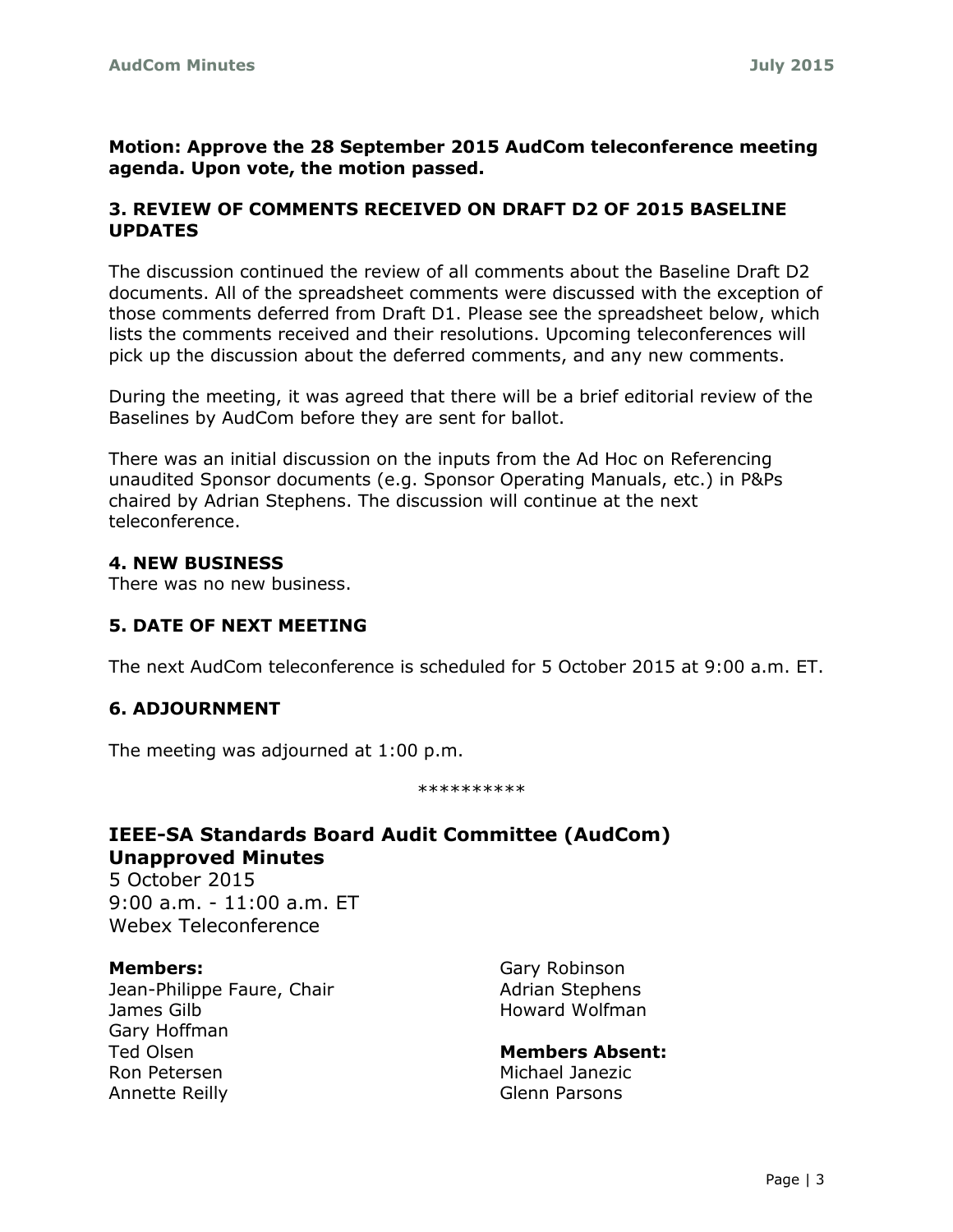**IEEE Staff:** Melissa Aranzamendez Karen Evangelista Tricia Gerdon Jonathan Goldberg Soo Kim

Brenda Mancuso Lisa Weisser, Administrator Malia Zaman

#### **1. CALL TO ORDER AND INTRODUCTIONS**

Chair Faure called the meeting to order at 9:00 a.m. and there was a round of introductions by all present.

#### **2. REVIEW AND APPROVAL OF THE AGENDA**

Chair Faure asked if there were any additions, deletions, or alterations to the published agenda.

#### **Motion: Approve the 5 October 2015 AudCom meeting agenda. Upon vote, the motion passed.**

#### **3. 2015 Baselines**

All remaining open items related to the 2015 Baseline updates were covered during this call. There were additional comments brought up by James Gilb. At this time, the comments on Draft D1 deferred to the September meeting were also reviewed. Please see the spreadsheet below, which lists the comments received and their resolutions.

The discussion was continued from the last call about the inputs from the Ad Hoc on Referencing unaudited Sponsor documents (e.g. Sponsor Operating Manuals, etc.) in P&Ps. It was agreed the topic will continue into 2016 and move to the next Baseline update and not be resolved at this time.

Gary Hoffman opened a discussion on the Baseline Instructions and whether these should be separate documents from the Baseline documents.

There was a discussion about next steps for timing to get Standards Board approval of the Baselines.

Please see the document D2 Resolutions Progress Report for all motions and decisions made during all three teleconferences.

#### **4. NEW BUSINESS**

There was no new business.

#### **5. DATE OF NEXT MEETING**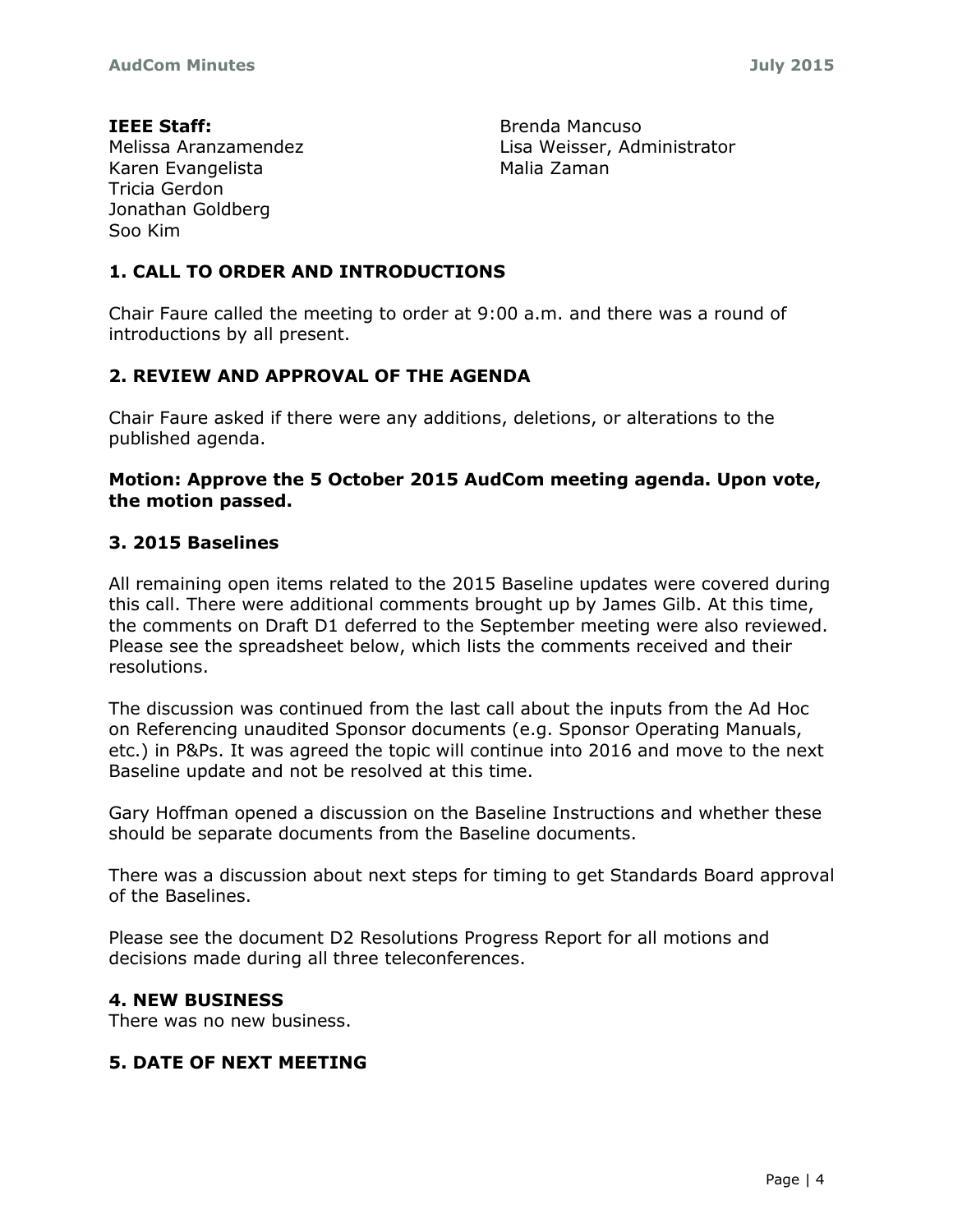The next AudCom meeting is 3 December in Piscataway, New Jersey, USA.

### **6. ADJOURNMENT**

The meeting was adjourned at 11:00 a.m.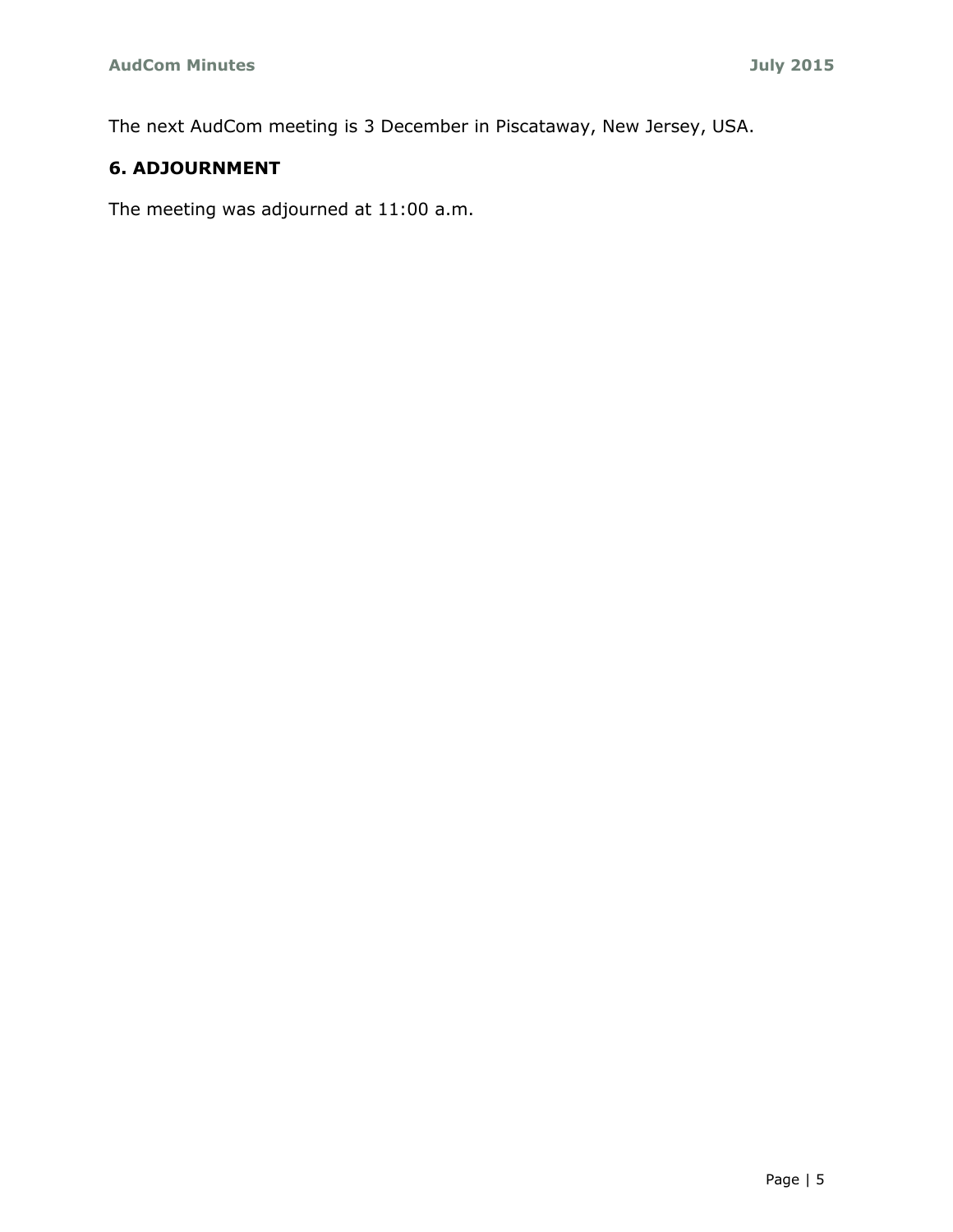|                  | A                 | $\overline{B}$                              | $\overline{C}$      |         |             |                 | $D[E F G H]$  |           |         | J                                                                                                                                                                                               | K                                                                                                                                                                                                                                                                                                                                                         | L                          | M        |
|------------------|-------------------|---------------------------------------------|---------------------|---------|-------------|-----------------|---------------|-----------|---------|-------------------------------------------------------------------------------------------------------------------------------------------------------------------------------------------------|-----------------------------------------------------------------------------------------------------------------------------------------------------------------------------------------------------------------------------------------------------------------------------------------------------------------------------------------------------------|----------------------------|----------|
| $\overline{1}$   |                   | AudCom D2 baselines compilation of comments |                     |         |             |                 |               |           |         |                                                                                                                                                                                                 |                                                                                                                                                                                                                                                                                                                                                           |                            |          |
| $\overline{2}$   |                   |                                             |                     |         |             |                 |               |           |         |                                                                                                                                                                                                 |                                                                                                                                                                                                                                                                                                                                                           |                            |          |
| $\overline{3}$   |                   |                                             |                     |         |             | <b>Baseline</b> |               |           |         |                                                                                                                                                                                                 |                                                                                                                                                                                                                                                                                                                                                           |                            |          |
| 4                | Comment<br>Number | Person                                      | Person's<br>comment | Sponsor | <b>SCC1</b> | SCC2            | VG-individual | WG-entity | Line no | Comment                                                                                                                                                                                         | Proposed change                                                                                                                                                                                                                                                                                                                                           | <b>AudCom disposition</b>  | Date     |
| 5                | $\mathbf{1}$      | Reilly                                      | 1                   |         |             | x               |               |           |         | 40 The following instruction appears in<br>the SCC1 template but not in the<br>SCC2 template.                                                                                                   | Add: This instructional front<br>matter is intended to aid in<br>the drafting of policies and<br>procedures documents. If a<br>discrepancy is found<br>between the instructional<br>front matter and the red text<br>instructions within the<br>baseline policies and<br>procedures, the red text<br>instructions within the<br>baseline take precedence. | Accept                     | 9/1/2015 |
| 6                | 2                 | Reilly                                      | $\overline{2}$      |         | x           |                 |               |           |         | 11111.0.3 and 1.0.4 are misnumbered as<br>1.03 and 1.04, also in line 134.                                                                                                                      | number correctly                                                                                                                                                                                                                                                                                                                                          | For editorial Staff review | 9/1/2015 |
| $\overline{7}$   | $\overline{3}$    | Reilly                                      | 3                   |         |             | x               |               |           | 84-85   | 1.0.3 is misnumbered as 1.03 and<br>there are two commas after 2.1. In<br>line 140, 1.0.4 is misnumbered as<br>1.04.                                                                            | correct numbering and<br>punctuation.                                                                                                                                                                                                                                                                                                                     | For editorial Staff review | 9/1/2015 |
| 8                | $\overline{4}$    | Reilly                                      | $\overline{4}$      |         | x           |                 |               |           |         | 1113 says the remainder of the clause<br>shall not be modified, however, there 1146.<br>is a gray shaded "committee" in line<br>1146 that has to be modified with the<br>name of the committee. | Remove shading in line                                                                                                                                                                                                                                                                                                                                    | Accept + remove italics    | 9/1/2015 |
| $\boldsymbol{9}$ | 5                 | Reilly                                      | 5                   |         |             | x               |               |           |         | 1230 says the remainder of the clause<br>shall not be modified, however, there 1264.<br>is a gray shaded "committee" in line<br>1264 that has to be modified with the<br>name of the committee. | Remove shading in line                                                                                                                                                                                                                                                                                                                                    | Accept + remove italics    | 9/1/2015 |
| 10               | 6                 | Reilly                                      | 6                   |         |             | x               |               |           |         | 134 incorrect reference as other<br>subgroups is section 5.5                                                                                                                                    | change 5.2 to 5.5.                                                                                                                                                                                                                                                                                                                                        | For editorial Staff review | 9/1/2015 |
| 11               | $\overline{7}$    | Reilly                                      | $\overline{7}$      |         | X           |                 |               |           |         | 169 instructions shall use "shall"                                                                                                                                                              | change 'has to' to 'shall'                                                                                                                                                                                                                                                                                                                                | Accept                     | 9/1/2015 |
| 12               | 8                 | Reilly                                      | 8                   |         | x           |                 |               |           |         | 641 This clause 4.1 has numbered<br>subsections with lettered sub-sub<br>sections. All other clauses have<br>lettered subsections                                                               | Use lettered sections with<br>numbered subsections as<br>needed in 4.1.a.1 to 3.                                                                                                                                                                                                                                                                          | For editorial Staff review | 9/1/2015 |
| $\overline{13}$  | 9                 | Reilly                                      | 9                   |         | x           |                 |               |           |         | 186 missing comma after yes,                                                                                                                                                                    | correct punctuation                                                                                                                                                                                                                                                                                                                                       | For editorial Staff review | 9/1/2015 |
| 14               | 10                | Reilly                                      | 10                  |         |             | x               |               |           |         | 153 missing comma after yes,                                                                                                                                                                    | correct punctuation                                                                                                                                                                                                                                                                                                                                       | For editorial Staff review | 9/1/2015 |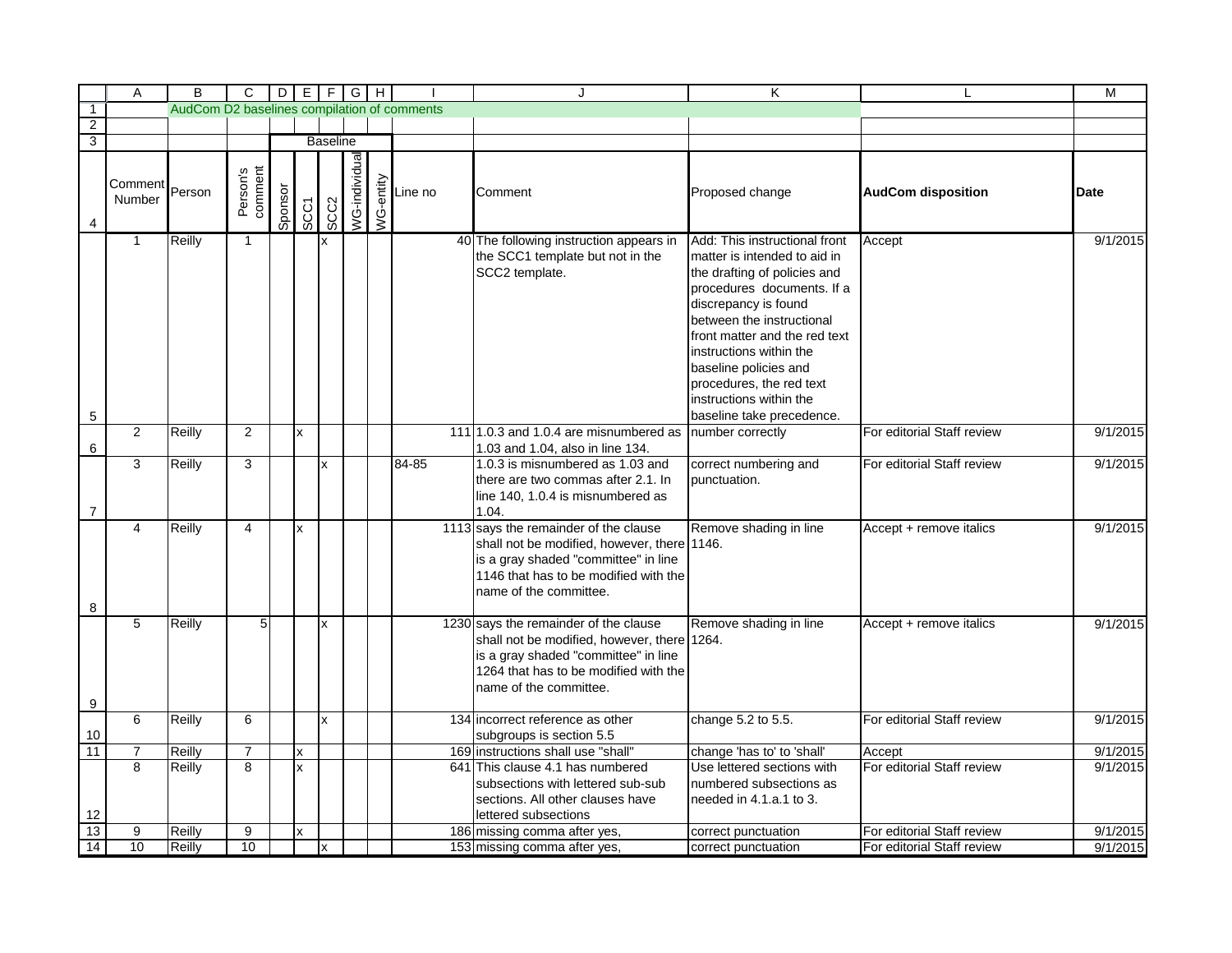|                | Α                 | B                                           | C                   |         |      |                 | $D   E   F   G   H  $ |   |                                                                                                   | J                                                                                                                                                   | K                                                                                                                                                                                       |                                                                                                                                                           | M        |
|----------------|-------------------|---------------------------------------------|---------------------|---------|------|-----------------|-----------------------|---|---------------------------------------------------------------------------------------------------|-----------------------------------------------------------------------------------------------------------------------------------------------------|-----------------------------------------------------------------------------------------------------------------------------------------------------------------------------------------|-----------------------------------------------------------------------------------------------------------------------------------------------------------|----------|
| $\overline{1}$ |                   | AudCom D2 baselines compilation of comments |                     |         |      |                 |                       |   |                                                                                                   |                                                                                                                                                     |                                                                                                                                                                                         |                                                                                                                                                           |          |
| $\overline{2}$ |                   |                                             |                     |         |      |                 |                       |   |                                                                                                   |                                                                                                                                                     |                                                                                                                                                                                         |                                                                                                                                                           |          |
| $\overline{3}$ |                   |                                             |                     |         |      | <b>Baseline</b> |                       |   |                                                                                                   |                                                                                                                                                     |                                                                                                                                                                                         |                                                                                                                                                           |          |
|                | Comment<br>Number | Person                                      | Person's<br>comment | Sponsor | SCC1 | SCC2            | <b>NG-individua</b>   |   | $\begin{array}{c}\n\sum_{\substack{1\\0\\0\leq x\leq n}}\text{Line no} \\ \text{A.}\n\end{array}$ | Comment                                                                                                                                             | Proposed change                                                                                                                                                                         | <b>AudCom disposition</b>                                                                                                                                 | Date     |
| 15             | 11                | Reilly                                      | 11                  |         | x    |                 |                       |   |                                                                                                   | 208 verb inconsistency, will or would.<br>Also, .pdf of any P&P in any font car<br>be zoomed by the user to improve<br>legibility.                  | Authors of P&P documents<br>should select a font that can<br>be made legible when read<br>on a digital device.                                                                          | Change the last sentence of the<br>paragraph with "Authors of P&P<br>documents should select a font that<br>is legible when read on a digital<br>device." | 9/1/2015 |
| 16             | $\overline{12}$   | Reilly                                      | 12                  | x       |      |                 |                       |   |                                                                                                   | 208 verb inconsistency, will or would.<br>Also, .pdf of any P&P in any font can<br>be zoomed by the user to improve<br>legibility.                  | Authors of P&P documents<br>should select a font that can<br>be made legible when read<br>on a digital device.                                                                          | Change the last sentence of the<br>paragraph with "Authors of P&P<br>documents should select a font that<br>is legible when read on a digital<br>device." | 9/1/2015 |
| 17             | 13                | Reilly                                      | 13                  |         | x    |                 |                       |   |                                                                                                   | 384 Text in red is not instructions and<br>should be part of the P&P                                                                                | change to black: If the scope<br>of this Committee changes,<br>the rules in the IEEE-SA<br><b>Standards Board Operations</b><br>Manual concerning change<br>of scope shall be followed. | Accept                                                                                                                                                    | 9/1/2015 |
| 18             | 14                | Reilly                                      | 14                  |         |      | Ιx              |                       |   |                                                                                                   | 180 verb inconsistency, will or would.<br>Also, .pdf of any P&P in any font can<br>be zoomed by the user to improve<br>legibility.                  | Authors of P&P documents<br>should select a font that can<br>be made legible when read<br>on a digital device.                                                                          | Change the last sentence of the<br>paragraph with "Authors of P&P<br>documents should select a font that<br>is legible when read on a digital<br>device." | 9/1/2015 |
| 19             | 15                | Reilly                                      | 15                  |         |      |                 | x                     |   |                                                                                                   | 196 singular-plural inconsistency: a<br>computer screens. Also, a.pdf of any<br>P&P in any font can be zoomed by<br>the user to improve legibility. | Authors of P&P documents<br>should select a font that can<br>be made legible when read<br>on a digital device.                                                                          | Change the last sentence of the<br>paragraph with "Authors of P&P<br>documents should select a font that<br>is legible when read on a digital<br>device." | 9/1/2015 |
| 20             | 16                | Reilly                                      | 16                  |         |      |                 |                       | x |                                                                                                   | verb inconsistency, will or would.<br>Also, .pdf of any P&P in any font can<br>be zoomed by the user to improve<br>legibility.                      | Authors of P&P documents<br>should select a font that can<br>be made legible when read<br>on a digital device.                                                                          | Change the last sentence of the<br>paragraph with "Authors of P&P<br>documents should select a font that<br>is legible when read on a digital<br>device." | 9/1/2015 |
| 21             | 17                | Reilly                                      | 17                  |         | x    |                 |                       |   |                                                                                                   | 421 two periods at end of sentence                                                                                                                  | correct punctuation                                                                                                                                                                     | For editorial Staff review                                                                                                                                | 9/1/2015 |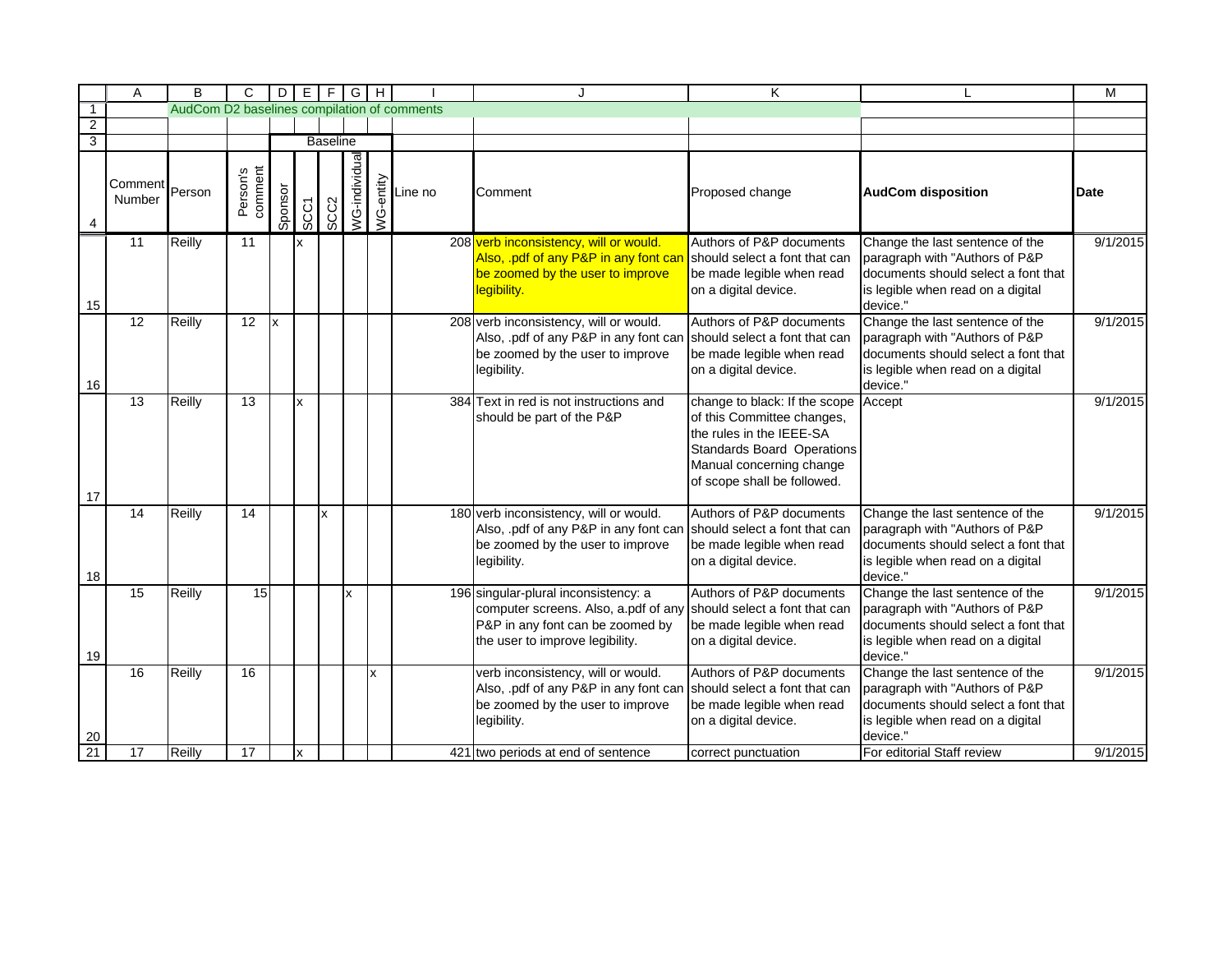|                | Α                           | B                                           | $\mathsf{C}$        |         |      |                 | $D   E   F   G   H  $ |                                                                                                                                                                                                                                                                                                                                                                                                                                                                                | . I                                                                                                                                                                                                      | K                                                                                                                                                                                                                            |                                                                                             | M        |
|----------------|-----------------------------|---------------------------------------------|---------------------|---------|------|-----------------|-----------------------|--------------------------------------------------------------------------------------------------------------------------------------------------------------------------------------------------------------------------------------------------------------------------------------------------------------------------------------------------------------------------------------------------------------------------------------------------------------------------------|----------------------------------------------------------------------------------------------------------------------------------------------------------------------------------------------------------|------------------------------------------------------------------------------------------------------------------------------------------------------------------------------------------------------------------------------|---------------------------------------------------------------------------------------------|----------|
| $\overline{1}$ |                             | AudCom D2 baselines compilation of comments |                     |         |      |                 |                       |                                                                                                                                                                                                                                                                                                                                                                                                                                                                                |                                                                                                                                                                                                          |                                                                                                                                                                                                                              |                                                                                             |          |
| $\overline{2}$ |                             |                                             |                     |         |      |                 |                       |                                                                                                                                                                                                                                                                                                                                                                                                                                                                                |                                                                                                                                                                                                          |                                                                                                                                                                                                                              |                                                                                             |          |
| $\overline{3}$ |                             |                                             |                     |         |      | <b>Baseline</b> |                       |                                                                                                                                                                                                                                                                                                                                                                                                                                                                                |                                                                                                                                                                                                          |                                                                                                                                                                                                                              |                                                                                             |          |
| 4              | Comment<br>Person<br>Number |                                             | Person's<br>comment | Sponsor | SCC1 | SCC2            | /VG-individual        | $\begin{array}{c}\n\sum_{\substack{1\\0\\0\leq x\leq n}}\text{Line no} \\ \mid \sum_{n=1}^{\infty}\text{Line no} \\ \mid \sum_{n=1}^{\infty}\text{Line no} \\ \mid \sum_{n=1}^{\infty}\text{Line no} \\ \mid \sum_{n=1}^{\infty}\text{Line no} \\ \mid \sum_{n=1}^{\infty}\text{Line no} \\ \mid \sum_{n=1}^{\infty}\text{Line no} \\ \mid \sum_{n=1}^{\infty}\text{Line no} \\ \mid \sum_{n=1}^{\infty}\text{Line no} \\ \mid \sum_{n=1}^{\infty}\text{Line no} \\ \mid \sum$ | Comment                                                                                                                                                                                                  | Proposed change                                                                                                                                                                                                              | <b>AudCom disposition</b>                                                                   | Date     |
| 22             | $\overline{18}$             | Reilly                                      | $\overline{18}$     |         | Ιx   |                 |                       |                                                                                                                                                                                                                                                                                                                                                                                                                                                                                | 415 A responsibility with respect to the<br>membership roster has been<br>omitted.                                                                                                                       | Insert: Limiting distribution of<br>the membership roster to<br>appropriate parties. Or if<br>there are no limitations on<br>distribution of the<br>membership roster, then<br>clause 4.3 needs to be<br>revised or removed. | Insert: Limiting distribution of the<br>membership roster to appropriate<br>parties.        | 9/1/2015 |
| 23             | $\overline{19}$             | Reilly                                      | 19                  |         | Ιx   |                 |                       |                                                                                                                                                                                                                                                                                                                                                                                                                                                                                | 430 Says a person may hold the offices<br>of Secretary and another office other hold the positions of<br>than chair. Other P&P make a<br>similar statement about Treasurer.<br>Why is this inconsistent? | A person may simultaneously Change to "A person may<br>Treasurer and another office,<br>other than Chair.                                                                                                                    | simultaneously hold the positions of<br>Treasurer and another office, other<br>than Chair." | 9/1/2015 |
| 24             | 20                          | Reilly                                      | 20                  |         |      | x               |                       |                                                                                                                                                                                                                                                                                                                                                                                                                                                                                | 410 This has SB Bylaws references by<br>clause number instead of title.                                                                                                                                  | change to IEEE-SA<br><b>Standards Board Bylaws</b><br>clause on "participation in<br><b>IEEE Standards</b><br>Development"                                                                                                   | For editorial Staff review                                                                  | 9/1/2015 |
| 25             | 21                          | Reilly                                      | 21                  |         | Ιx   |                 |                       |                                                                                                                                                                                                                                                                                                                                                                                                                                                                                | 518 This clause 3.4 has lettered<br>subsections with lettered sub-sub<br>sections. All other clauses have<br>lettered subsections with numbered<br>sub-subsections.                                      | Use lettered sections with<br>numbered subsections as<br>needed in 3.4.a.1 to 4.                                                                                                                                             | For editorial Staff review                                                                  | 9/1/2015 |
| 26             | 22                          | Reilly                                      | 22                  |         | Ιx   |                 |                       |                                                                                                                                                                                                                                                                                                                                                                                                                                                                                | 716 inconsistent capitalization                                                                                                                                                                          | executive committees<br>(ExCom) and administrative<br>committees (AdCom)                                                                                                                                                     | For editorial Staff review                                                                  | 9/1/2015 |
| 27             | 23                          | Reilly                                      | 23                  |         |      | x               |                       |                                                                                                                                                                                                                                                                                                                                                                                                                                                                                | 697 inconsistent capitalization                                                                                                                                                                          | executive committees<br>(ExCom) and administrative<br>committees (AdCom)                                                                                                                                                     | For editorial Staff review                                                                  | 9/1/2015 |
| 28             | 24                          | Reilly                                      | 24                  |         |      | $\mathbf{x}$    |                       |                                                                                                                                                                                                                                                                                                                                                                                                                                                                                | 753 missing closing quotation mark                                                                                                                                                                       | to initiate the project."                                                                                                                                                                                                    | For editorial Staff review                                                                  | 9/1/2015 |
| 29             | 25                          | Reilly                                      | 25                  |         | Ιx   |                 |                       |                                                                                                                                                                                                                                                                                                                                                                                                                                                                                | 749 A Type 1 SCC does not develop<br>standards or contribute to their<br>progress.                                                                                                                       | remove 'progressing draft<br>standards.'                                                                                                                                                                                     | Reject                                                                                      | 9/1/2015 |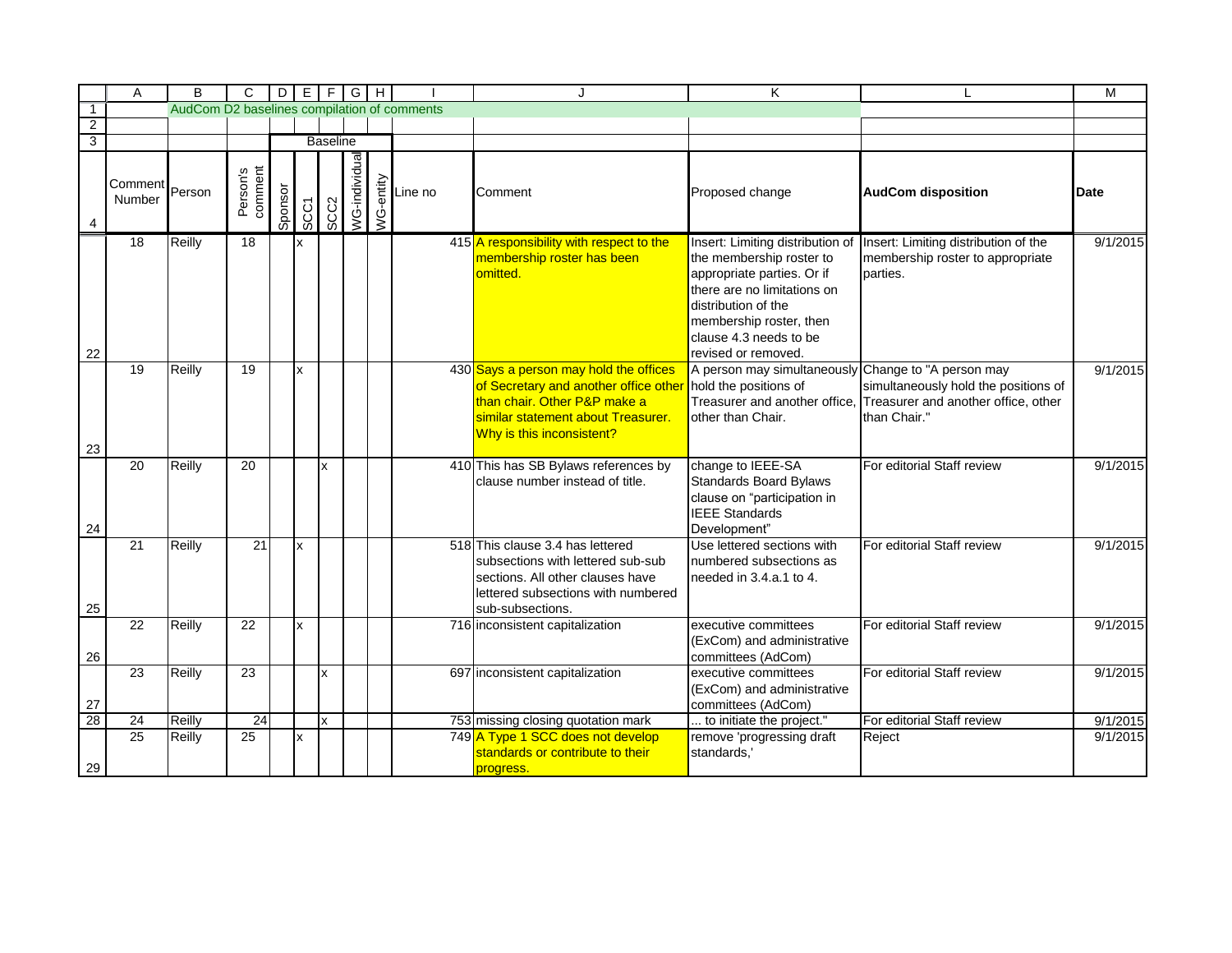|                | Α                           | B                                           | C                   |         |             |      | $D \mid E \mid F \mid G \mid H$ |                                                                                                                |                                                                                                                                                                                                                                            | K                                                                                                                                                                                                                                                                                            |                                                                                                                                                                                                                                                                                          | M        |
|----------------|-----------------------------|---------------------------------------------|---------------------|---------|-------------|------|---------------------------------|----------------------------------------------------------------------------------------------------------------|--------------------------------------------------------------------------------------------------------------------------------------------------------------------------------------------------------------------------------------------|----------------------------------------------------------------------------------------------------------------------------------------------------------------------------------------------------------------------------------------------------------------------------------------------|------------------------------------------------------------------------------------------------------------------------------------------------------------------------------------------------------------------------------------------------------------------------------------------|----------|
| $\overline{1}$ |                             | AudCom D2 baselines compilation of comments |                     |         |             |      |                                 |                                                                                                                |                                                                                                                                                                                                                                            |                                                                                                                                                                                                                                                                                              |                                                                                                                                                                                                                                                                                          |          |
| $\overline{2}$ |                             |                                             |                     |         |             |      |                                 |                                                                                                                |                                                                                                                                                                                                                                            |                                                                                                                                                                                                                                                                                              |                                                                                                                                                                                                                                                                                          |          |
| $\overline{3}$ |                             |                                             |                     |         |             |      | <b>Baseline</b>                 |                                                                                                                |                                                                                                                                                                                                                                            |                                                                                                                                                                                                                                                                                              |                                                                                                                                                                                                                                                                                          |          |
|                | Comment<br>Person<br>Number |                                             | Person's<br>comment | Sponsor | <b>SCC1</b> | SCC2 | NG-individua                    | $\begin{array}{c}\n\sum_{\substack{1\\0\\0\leq x\leq n}}\text{Line no} \\ \mid \sum_{n=1}^{\infty}\end{array}$ | Comment                                                                                                                                                                                                                                    | Proposed change                                                                                                                                                                                                                                                                              | <b>AudCom disposition</b>                                                                                                                                                                                                                                                                | Date     |
| $30\,$         | 26                          | <b>Reilly</b>                               | 26                  |         |             |      |                                 |                                                                                                                | 1072 Incorrect use of must rather than<br>shall. Also, is the Sponsor mandated<br>to approve moving every draft<br>standard to sponsor ballot? This<br>appears to contradict 7.1.1.d                                                       | Draft standards shall require<br>technical review and<br>approval by the Sponsor or a<br>delegated subgroup to move<br>to Sponsor ballot. When<br>approval authority is<br>delegated to a subgroup, the<br>Sponsor oversight shall be<br>limited to conducting a<br>procedural review.       | Change the three first sentences to<br>"Moving a draft standards to<br>Sponsor ballot requires approval of<br>the Sponsor. Approval by the<br>Sponsor shall be limited to<br>conducting a procedural review. The<br>Sponsor may delegate this approval<br>authority to a subgroup."      | 9/1/2015 |
| 31             | $\overline{27}$             | Reilly                                      | $\overline{27}$     |         |             | lx.  |                                 |                                                                                                                | 1018 Incorrect use of must rather than<br>shall. Also, is the Type 2 committee<br>mandated to approve moving every<br>draft standard to sponsor ballot?<br>This appears to contradict 7.1.1.d                                              | Draft standards shall require<br>technical review and<br>approval by the Committee<br>or a delegated subgroup to<br>move to Sponsor ballot.<br>When approval authority is<br>delegated to a subgroup, the<br>Committee's oversight shall<br>be limited to conducting a<br>procedural review. | Change the three first sentences to<br>"Moving a draft standards to<br>Sponsor ballot requires approval of<br>the Committee Approval by the<br>Committee shall be limited to<br>conducting a procedural review. The<br>Committee may delegate this<br>approval authority to a subgroup." | 9/1/2015 |
| 32             | 28                          | Reilly                                      | 28                  |         |             | Ιx   |                                 |                                                                                                                | 991 Sponsor balloting" is ambiguous.<br>Does this mean the Type 2 SCC has<br>to give authorization every time the<br>Sponsor conducts a ballot on any<br>matter? It sounds as though the<br>SCC is duplicating the work of the<br>Sponsor. | d) acting as Sponsor for<br>developing standards,<br>including authorization for<br>submittal of a PAR,<br>modification of a PAR,<br>withdrawal of a PAR, and<br>conducting balloting on a<br>draft standard.                                                                                | Change "Sponsor balloting" to<br>"Moving a draft standard to Sponsor<br>Ballot"                                                                                                                                                                                                          | 9/1/2015 |
| 33             | 29                          | Reilly                                      | 29                  |         |             |      |                                 |                                                                                                                | 95 misnumbered section reference,<br>also in line 103 and line 171                                                                                                                                                                         | change 1.04 to 1.0.4 and<br>1.03 to 1.0.3                                                                                                                                                                                                                                                    | For editorial Staff review                                                                                                                                                                                                                                                               | 9/1/2015 |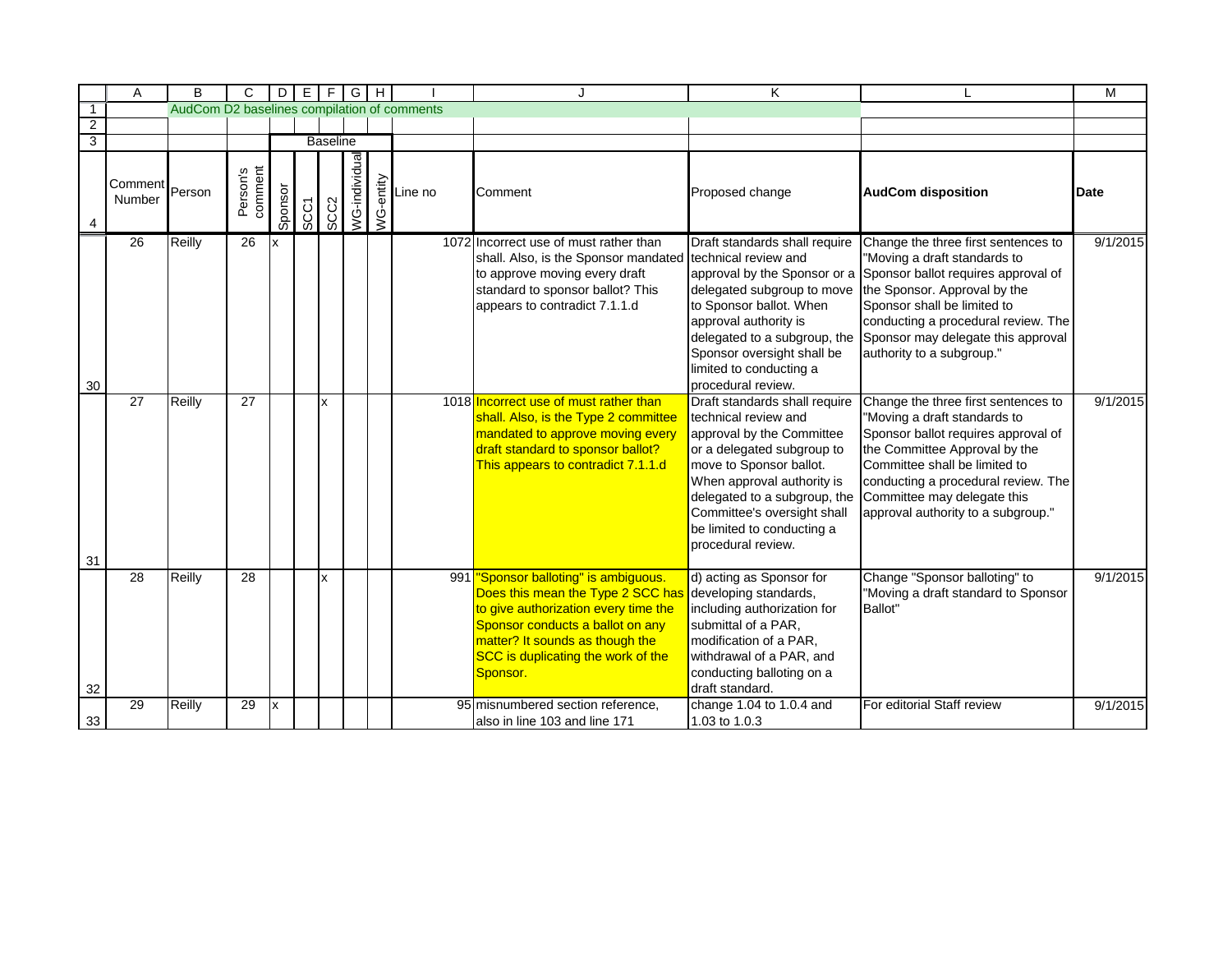|                 | A                 | B                                           | C                   |         |             |                  | $D$ $E$ $F$ $G$ $H$ |                                                                                    | J                                                                                                                                                                                                                                                                                                                                                                                                                                                                                                                                                                                              | K                                                                                                                                                                                                |                                                                                                                                                                                                                                                                                              | M           |
|-----------------|-------------------|---------------------------------------------|---------------------|---------|-------------|------------------|---------------------|------------------------------------------------------------------------------------|------------------------------------------------------------------------------------------------------------------------------------------------------------------------------------------------------------------------------------------------------------------------------------------------------------------------------------------------------------------------------------------------------------------------------------------------------------------------------------------------------------------------------------------------------------------------------------------------|--------------------------------------------------------------------------------------------------------------------------------------------------------------------------------------------------|----------------------------------------------------------------------------------------------------------------------------------------------------------------------------------------------------------------------------------------------------------------------------------------------|-------------|
| $\overline{1}$  |                   | AudCom D2 baselines compilation of comments |                     |         |             |                  |                     |                                                                                    |                                                                                                                                                                                                                                                                                                                                                                                                                                                                                                                                                                                                |                                                                                                                                                                                                  |                                                                                                                                                                                                                                                                                              |             |
| $\overline{2}$  |                   |                                             |                     |         |             |                  |                     |                                                                                    |                                                                                                                                                                                                                                                                                                                                                                                                                                                                                                                                                                                                |                                                                                                                                                                                                  |                                                                                                                                                                                                                                                                                              |             |
| $\overline{3}$  |                   |                                             |                     |         |             | <b>Baseline</b>  |                     |                                                                                    |                                                                                                                                                                                                                                                                                                                                                                                                                                                                                                                                                                                                |                                                                                                                                                                                                  |                                                                                                                                                                                                                                                                                              |             |
| 4               | Comment<br>Number | Person                                      | Person's<br>comment | Sponsor | <b>SCC1</b> | SCC <sub>2</sub> | VG-individual       | $\begin{array}{c}\n\sum_{\substack{1\\0\\0\leq x\leq n}}$<br>$\sum_{n=1}^{\infty}$ | Comment                                                                                                                                                                                                                                                                                                                                                                                                                                                                                                                                                                                        | Proposed change                                                                                                                                                                                  | <b>AudCom disposition</b>                                                                                                                                                                                                                                                                    | <b>Date</b> |
|                 | 30                | Reilly                                      | 30                  |         |             |                  |                     |                                                                                    | 120 This statement about what<br>constitutes "written communication"<br>applies to section 9, Appeals, and<br>should be part of the template P&P<br>and not part of the instructions.<br>Instructions on how communications<br>are handled during review of the<br>P&P are provided elsewhere in the<br>MyProject system and its messages.                                                                                                                                                                                                                                                     | line 1239: "Written<br>communication" includes but<br>is not limited to meeting<br>minutes, letter, email, and<br>lfax.                                                                          | Move to clause 9, e.g., follow Create a definition clause and<br>include "Written communication"<br>includes but is not limited to meeting<br>minutes, letter, email, and fax."                                                                                                              | 9/1/2015    |
| 34              |                   |                                             |                     |         |             |                  |                     |                                                                                    |                                                                                                                                                                                                                                                                                                                                                                                                                                                                                                                                                                                                |                                                                                                                                                                                                  |                                                                                                                                                                                                                                                                                              |             |
| $\overline{35}$ | 31                | Reilly                                      | 31                  | x       |             |                  |                     |                                                                                    | 180 Reference should be more specific                                                                                                                                                                                                                                                                                                                                                                                                                                                                                                                                                          | change 4.4 to 4.4.d                                                                                                                                                                              | For editorial Staff review                                                                                                                                                                                                                                                                   | 9/1/2015    |
| 36              | 32                | Reilly                                      | 32                  |         |             |                  | x                   |                                                                                    | 183 Reference should be more specific,<br>also in line 186                                                                                                                                                                                                                                                                                                                                                                                                                                                                                                                                     | change 4.3 to 4.3.c and 4.4<br>in line 186 to 4.4.c.                                                                                                                                             | For editorial Staff review                                                                                                                                                                                                                                                                   | 9/1/2015    |
| 37              | 33                | <b>Reilly</b>                               | 33                  | X       |             |                  |                     |                                                                                    | 730 deprecated spelling has been used                                                                                                                                                                                                                                                                                                                                                                                                                                                                                                                                                          | change publically to publicly                                                                                                                                                                    | Accept                                                                                                                                                                                                                                                                                       | 9/1/2015    |
| 38              | $\overline{34}$   | Reilly                                      | 34                  |         |             | x                |                     |                                                                                    | 682 deprecated spelling has been used                                                                                                                                                                                                                                                                                                                                                                                                                                                                                                                                                          | change publically to publicly                                                                                                                                                                    | Accept                                                                                                                                                                                                                                                                                       | 9/1/2015    |
| 39              | 35                | Reilly                                      | 35                  |         | x           |                  |                     |                                                                                    | 702 deprecated spelling has been used                                                                                                                                                                                                                                                                                                                                                                                                                                                                                                                                                          | change publically to publicly                                                                                                                                                                    | Accept                                                                                                                                                                                                                                                                                       | 9/1/2015    |
| 40              | 36                | <b>Reilly</b>                               | 36                  |         |             |                  | x                   |                                                                                    | 731 deprecated spelling has been used                                                                                                                                                                                                                                                                                                                                                                                                                                                                                                                                                          | change publically to publicly                                                                                                                                                                    | Accept (check the Entity baseline)                                                                                                                                                                                                                                                           | 9/1/2015    |
| 41              | 37                | Reilly                                      | 37                  | x       |             |                  |                     |                                                                                    | 458 Case 1: "the entity that established<br>the sponsor" can be misinterpreted<br>as referring to a group outside IEEE<br>which is conducting its standards<br>development by agreement with the<br><b>IEEE SA. This has the unfortunate</b><br>effect of referring to external<br>procedures that are not traceable<br>through the section 1.0.3 hierarchy.<br>Also, even if the entity that<br>established the sponsor is an IEEE<br>society, again there is a reference to<br>procedures that are not traceable<br>through the section 1.0.3 hierarchy<br>and may contradict this template. | Do not use phrase "in<br>accordance with the<br>procedures of the entity that<br>established the sponsor."<br>Define the procedure here in<br>3.1. State specifically who<br>appoints the Chair. | Remove the first sentence. Change<br>the second sentence to "The<br>Sponsor Chair shall be appointed by<br>the entity that oversees the<br>Sponsor". Change other instances<br>of "entity that established the<br>sponsor" to "entity that oversees the<br>sponsor". Update case 2 to match. | 9/1/2015    |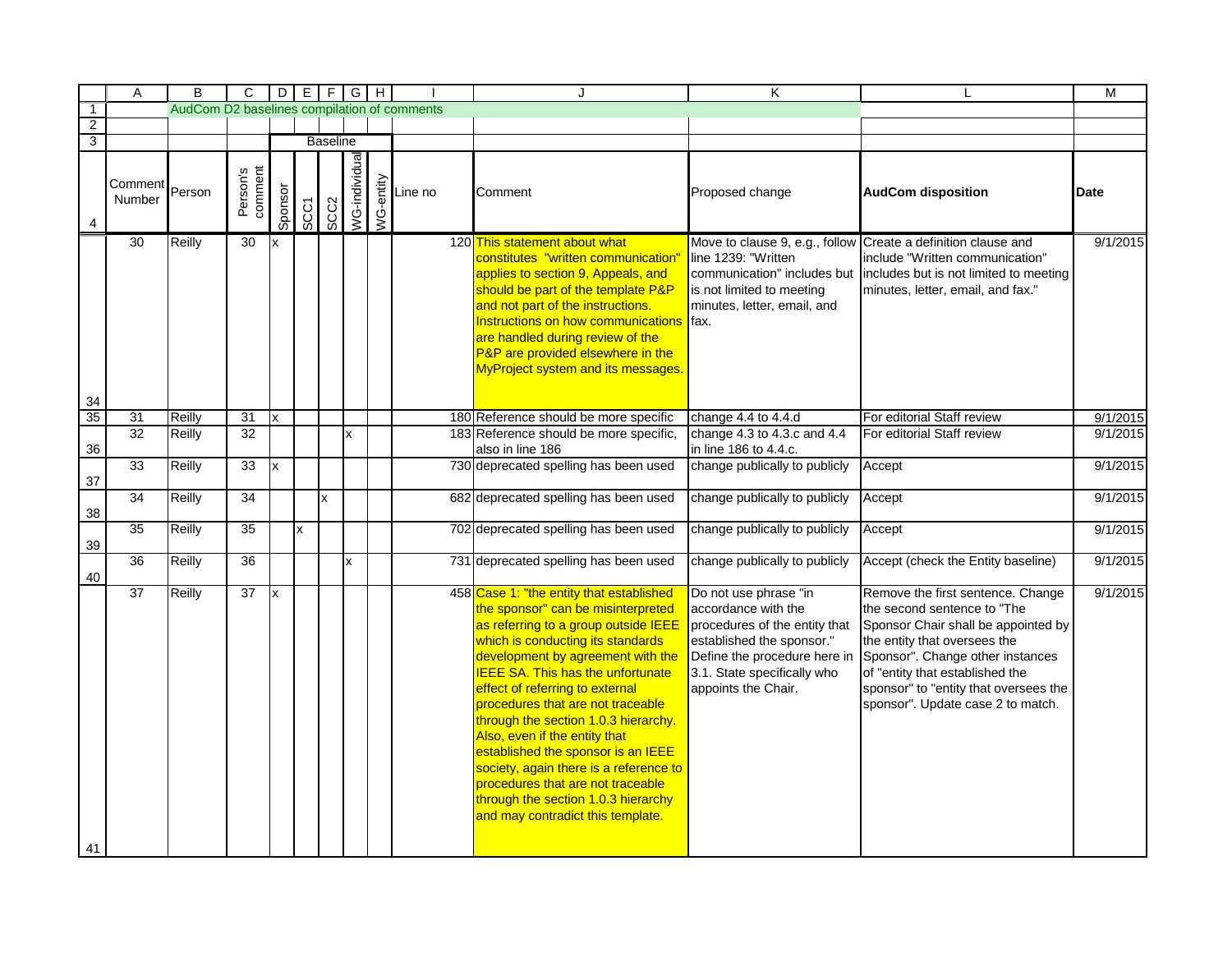|                | A                 | B                                           | C                   |         |      |                 | $D \mid E \mid F \mid G \mid H$ |                                                                                                                                                            |                                                                                                                                                                                                                                                                                                                                            | Κ                                                                                                                                                                           |                                                                                 | M        |
|----------------|-------------------|---------------------------------------------|---------------------|---------|------|-----------------|---------------------------------|------------------------------------------------------------------------------------------------------------------------------------------------------------|--------------------------------------------------------------------------------------------------------------------------------------------------------------------------------------------------------------------------------------------------------------------------------------------------------------------------------------------|-----------------------------------------------------------------------------------------------------------------------------------------------------------------------------|---------------------------------------------------------------------------------|----------|
| $\overline{1}$ |                   | AudCom D2 baselines compilation of comments |                     |         |      |                 |                                 |                                                                                                                                                            |                                                                                                                                                                                                                                                                                                                                            |                                                                                                                                                                             |                                                                                 |          |
| $\overline{2}$ |                   |                                             |                     |         |      |                 |                                 |                                                                                                                                                            |                                                                                                                                                                                                                                                                                                                                            |                                                                                                                                                                             |                                                                                 |          |
| $\overline{3}$ |                   |                                             |                     |         |      | <b>Baseline</b> |                                 |                                                                                                                                                            |                                                                                                                                                                                                                                                                                                                                            |                                                                                                                                                                             |                                                                                 |          |
| 4              | Comment<br>Number | Person                                      | Person's<br>comment | Sponsor | SCC1 | SCC2            | VG-individual                   | $\begin{array}{c}\n\sum_{\substack{1\\0\\0\\0\end{array}}$ $\begin{array}{ c }\n\hline\n\vdots \\ \hline\n\vdots \\ \hline\n\vdots \\ \hline\n\end{array}$ | Comment                                                                                                                                                                                                                                                                                                                                    | Proposed change                                                                                                                                                             | <b>AudCom disposition</b>                                                       | Date     |
| 42             | 38                | Reilly                                      | 38                  |         |      | x               |                                 |                                                                                                                                                            | 596 instructions should be printed in red.                                                                                                                                                                                                                                                                                                 | Change text color from black Accept<br>to red.                                                                                                                              |                                                                                 | 9/1/2015 |
| 43             | 39                | Reilly                                      | 39                  | x       |      |                 |                                 |                                                                                                                                                            | 795 Section titles are initial capital letters                                                                                                                                                                                                                                                                                             | Change to PAR<br>Development                                                                                                                                                | For editorial Staff review                                                      | 9/1/2015 |
| 44             | 40                | Reilly                                      | 40                  | x       |      |                 |                                 |                                                                                                                                                            | 887 Either' is used with two alternatives,<br>but here there are three choices                                                                                                                                                                                                                                                             | Delete 'either'                                                                                                                                                             | Accept                                                                          | 9/1/2015 |
| 45             | 41                | Reilly                                      | 41                  |         |      | Ιx              |                                 |                                                                                                                                                            | 836 Either' is used with two alternatives,<br>but here there are three choices                                                                                                                                                                                                                                                             | Delete 'either'                                                                                                                                                             | Accept                                                                          | 9/1/2015 |
| 46             | 42                | <b>Reilly</b>                               | 42                  |         | x    |                 |                                 |                                                                                                                                                            | 745 Either' is used with two alternatives,<br>but here there are three choices                                                                                                                                                                                                                                                             | Delete 'either'                                                                                                                                                             | Accept                                                                          | 9/1/2015 |
| 47             | 43                | Reilly                                      | 43                  | x       |      |                 |                                 |                                                                                                                                                            | 901 run-on sentence                                                                                                                                                                                                                                                                                                                        | change to  and wishes to<br>attend. However, some<br>meetings                                                                                                               | Accept                                                                          | 9/1/2015 |
| 48             | 44                | <b>Reilly</b>                               | 44                  |         |      |                 | x                               |                                                                                                                                                            | 60 The same instruction is duplicated at<br>line 100                                                                                                                                                                                                                                                                                       | Remove the duplicate<br>material from lines 60-61.                                                                                                                          | For editorial Staff review                                                      | 9/1/2015 |
| 49             | 45                | Reilly                                      | 45                  |         |      |                 | x                               |                                                                                                                                                            | 293 An instruction (in red) needs to<br>follow 1.0 to alert WG to avoid<br>inserting text here where not<br>permitted.                                                                                                                                                                                                                     | No text shall be inserted<br>following this heading.                                                                                                                        | Accept (instruction from other P&Ps)<br>+ same change in the Entity<br>baseline | 9/1/2015 |
| 50             | 46                | <b>Reilly</b>                               | 46                  |         |      |                 | x                               |                                                                                                                                                            | 388 2.0.b is not applicable to projects<br>prepared under, or adopted from, the document template format [or baseline<br>dual logo agreement with IEC or the<br><b>Partner Standards Development</b><br>Organization agreement with<br><b>ISO/IEC JTC 1, which are</b><br>customarily prepared in the<br>templates of those organizations. | b) Use the IEEE Standards<br>the applicable template for<br>standards jointly developed<br>with, or adopted from,<br>another international<br>standards organization].      | Accept + same change in the Entity                                              | 9/1/2015 |
|                | $\overline{47}$   | Reilly                                      | 47                  |         |      |                 | x                               |                                                                                                                                                            | 392 a responsibility has been omitted.                                                                                                                                                                                                                                                                                                     | Add: f) Handling appeals as                                                                                                                                                 | Reject                                                                          | 9/1/2015 |
| 51<br>52       | 48                | Reilly                                      | 48                  |         |      |                 |                                 |                                                                                                                                                            | 454 Additional instructions are needed<br>for the title of section 3.1, depending<br>on which case is chosen.                                                                                                                                                                                                                              | described in Clause 9.<br>Add: If Case 1 is selected.<br>change title to "Appointment<br>of Officers". If case 3 is<br>selected, change title to<br>"Election of Officers". | Accept                                                                          | 9/1/2015 |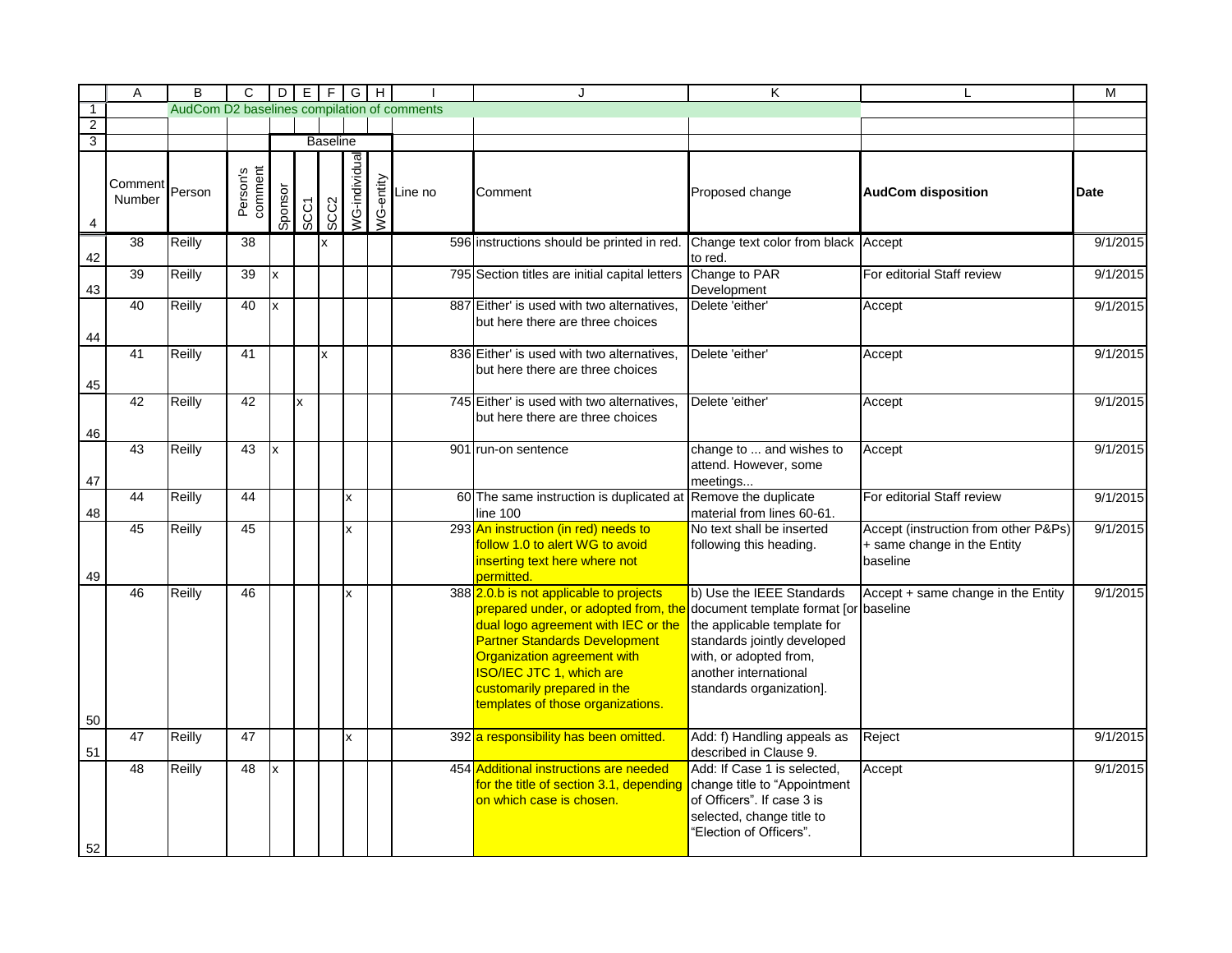|                | A                 | B                                           | C                   |         |             | $D E F G H$     |               |             |                                  | J                                                                                                                                                                                                                                                                                                                                                                                                                           | K                                                                                                                                     |                                                                                                     | M        |
|----------------|-------------------|---------------------------------------------|---------------------|---------|-------------|-----------------|---------------|-------------|----------------------------------|-----------------------------------------------------------------------------------------------------------------------------------------------------------------------------------------------------------------------------------------------------------------------------------------------------------------------------------------------------------------------------------------------------------------------------|---------------------------------------------------------------------------------------------------------------------------------------|-----------------------------------------------------------------------------------------------------|----------|
| $\overline{1}$ |                   | AudCom D2 baselines compilation of comments |                     |         |             |                 |               |             |                                  |                                                                                                                                                                                                                                                                                                                                                                                                                             |                                                                                                                                       |                                                                                                     |          |
| $\overline{2}$ |                   |                                             |                     |         |             |                 |               |             |                                  |                                                                                                                                                                                                                                                                                                                                                                                                                             |                                                                                                                                       |                                                                                                     |          |
| $\overline{3}$ |                   |                                             |                     |         |             | <b>Baseline</b> |               |             |                                  |                                                                                                                                                                                                                                                                                                                                                                                                                             |                                                                                                                                       |                                                                                                     |          |
| 4              | Comment<br>Number | Person                                      | Person's<br>comment | Sponsor | <b>SCC1</b> | SCC2            | VG-individual |             | Ventine no<br>Dine no<br>Dine no | Comment                                                                                                                                                                                                                                                                                                                                                                                                                     | Proposed change                                                                                                                       | <b>AudCom disposition</b>                                                                           | Date     |
| 53             | 49                | Reilly                                      | 49                  |         |             |                 | x             |             |                                  | 501 The sponsor that established this<br>Working Group" is in italics, but not<br>shaded. Is it supposed to be<br>replaced? Also, many longtime<br>working groups move from one<br>sponsor to another (e.g., sponsored<br>by an SCC or other board initially<br>and then by a new sponsor). The<br>sponsor that established this WG<br>may no longer be appropriate for<br>removing officers or taking any other<br>action. | change to "in accordance<br>with the procedures of the<br>Sponsor of the Working<br>Group."                                           | Change "the Sponsor that<br>established thie Working Group" to<br>"the Sponsor" and removes italics | 9/1/2015 |
| 54             | 50                | Reilly                                      | 50                  |         |             |                 | x             |             |                                  | 545 lack of parallel structure in h) Setting<br>goals and deadlines and adhere to<br>them.                                                                                                                                                                                                                                                                                                                                  | change to h) Setting goals<br>and deadlines and adhering<br>to them.                                                                  | For editorial Staff review                                                                          | 9/1/2015 |
| 55             | 51                | Reilly                                      | 51                  | x       |             |                 |               |             |                                  | 676 Headings use initial capitals                                                                                                                                                                                                                                                                                                                                                                                           | change to 4.1 Voting<br><b>Membership Requirements</b>                                                                                | For editorial Staff review                                                                          | 9/1/2015 |
| 56             | 52                | Reilly                                      | 52                  |         |             |                 | x             |             |                                  | 745 misspelled word                                                                                                                                                                                                                                                                                                                                                                                                         | change to Voting<br>membership                                                                                                        | For editorial Staff review                                                                          | 9/1/2015 |
| 57             | 53                | Reilly                                      | 53                  |         |             |                 | x             |             |                                  | 800 6.2 Conduct: In the Sponsor<br>procedures, this same clause shall<br>not be modified. So how could it be<br>modified in the WG Procedures to<br>be compliant with the Sponsor's<br>procedures?                                                                                                                                                                                                                          | Change to: This clause shall Accept<br>not be modified.                                                                               |                                                                                                     | 9/1/2015 |
| 58             | 54                | Reilly                                      | 54                  |         |             |                 |               | x           |                                  | 51 superfluous period after Sponsor".)                                                                                                                                                                                                                                                                                                                                                                                      | correct punctuation                                                                                                                   | For editorial Staff review                                                                          | 9/1/2015 |
| 59             | 55                | Reilly                                      | 55                  |         |             |                 |               | $\mathbf x$ |                                  | 361 Spell out acronyms on first use here,<br>then use acronyms in section 4.1.                                                                                                                                                                                                                                                                                                                                              | <b>Each Designated</b><br>Representative (DR) or<br><b>Designated Representative</b><br>Alternate (DRA) can make or<br>second motions | For editorial Staff review                                                                          | 9/1/2015 |
| 60             | 56                | Reilly                                      | 56                  |         |             |                 |               | x           |                                  | 398 Partial overlap between this<br>sentence and the next (line 401).<br>This sentence says that officers shall that are IEEE-SA Advanced<br>be DRs, but the next says they shall<br>be representatives (meaning that<br>officers could be DRA's and not<br>DR's).                                                                                                                                                          | Change to: All officers shall<br>be DR's or DRA's of entities<br><b>Entity Members.</b>                                               | Delete sentence on line 401<br>"Officers shall be representative"                                   | 9/1/2015 |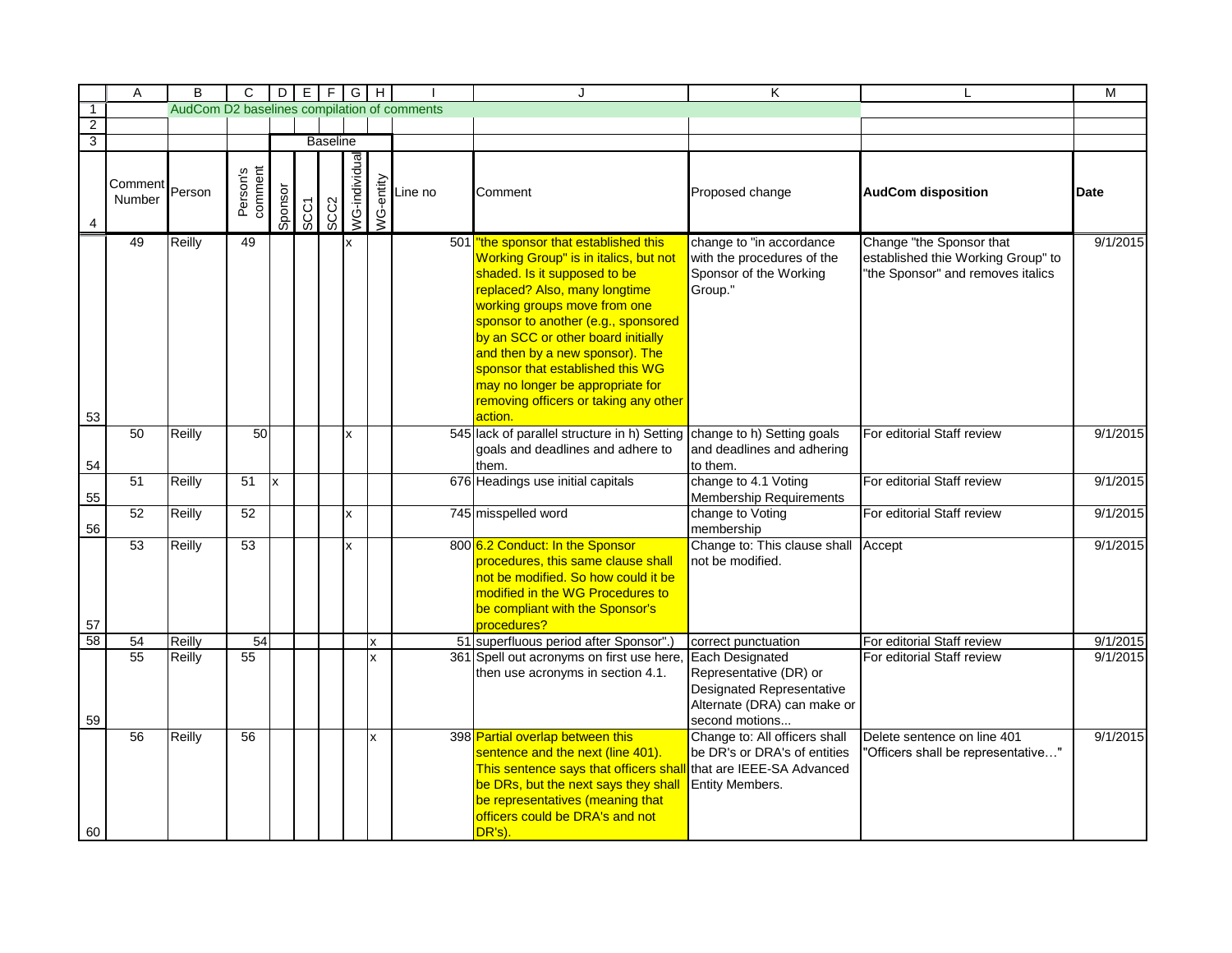|                                           | Α                 | B                                           | C                   |                        |             |                 | $D$ $E$ $F$ $G$ $H$  |    |                                                                                                                                                                                      | J                                                                                                                                                                                                                                                                                    | K                                                                                                                                                                                                                                                 |                                                                                                                                                                                      | M           |
|-------------------------------------------|-------------------|---------------------------------------------|---------------------|------------------------|-------------|-----------------|----------------------|----|--------------------------------------------------------------------------------------------------------------------------------------------------------------------------------------|--------------------------------------------------------------------------------------------------------------------------------------------------------------------------------------------------------------------------------------------------------------------------------------|---------------------------------------------------------------------------------------------------------------------------------------------------------------------------------------------------------------------------------------------------|--------------------------------------------------------------------------------------------------------------------------------------------------------------------------------------|-------------|
| $\overline{1}$                            |                   | AudCom D2 baselines compilation of comments |                     |                        |             |                 |                      |    |                                                                                                                                                                                      |                                                                                                                                                                                                                                                                                      |                                                                                                                                                                                                                                                   |                                                                                                                                                                                      |             |
| $\overline{2}$<br>$\overline{\mathbf{3}}$ |                   |                                             |                     |                        |             |                 |                      |    |                                                                                                                                                                                      |                                                                                                                                                                                                                                                                                      |                                                                                                                                                                                                                                                   |                                                                                                                                                                                      |             |
|                                           |                   |                                             |                     |                        |             | <b>Baseline</b> |                      |    |                                                                                                                                                                                      |                                                                                                                                                                                                                                                                                      |                                                                                                                                                                                                                                                   |                                                                                                                                                                                      |             |
| 4                                         | Comment<br>Number | Person                                      | Person's<br>comment | Sponsor                | <b>SCC1</b> | SCC2            | <b>VG-individual</b> |    | $\begin{array}{c}\n\sum_{\substack{\longleftarrow\\ \longleftarrow\\ \longleftarrow}}\text{Line no} \\ \sum_{\substack{\longleftarrow\\ \longleftarrow}}\text{Line no}\n\end{array}$ | Comment                                                                                                                                                                                                                                                                              | Proposed change                                                                                                                                                                                                                                   | <b>AudCom disposition</b>                                                                                                                                                            | <b>Date</b> |
|                                           | 57                | Reilly                                      | 57                  | $\mathsf{I}\mathsf{x}$ |             |                 |                      |    |                                                                                                                                                                                      | 490 In line 433 of the Entity WG P&P is<br>an additional sponsor responsibility:<br>"The Sponsor shall affirm the<br>election of the chair and vice chair."                                                                                                                          | add: appointing Working<br>Group Chairs and other<br>officers as defined in the<br>Working Group P&P<br>confirming the election of<br>elected Working Group<br>chairs, or else directing that<br>another election be run or<br>making a temporary | Reject                                                                                                                                                                               | 9/1/2015    |
| 61                                        |                   |                                             |                     |                        |             |                 |                      |    |                                                                                                                                                                                      |                                                                                                                                                                                                                                                                                      | appointment to the office.                                                                                                                                                                                                                        |                                                                                                                                                                                      |             |
| 62                                        | 58                | Reilly                                      | 58                  |                        |             |                 |                      | Ιx |                                                                                                                                                                                      | 433 This establishes a requirement and<br>immediately says it is not a<br>requirement. The sponsor shall<br>affirm the election, but if the sponsor<br>does not affirm the WG chair, then<br><b>Requirements for the Sponsor</b><br>belong in the Sponsor P&P, not in<br>the WG P&P. | change to: The election of<br>the Chair and Vice Chair<br>shall be reported to the<br>Sponsor for confirmation.                                                                                                                                   | Change the first sentence to "The<br>election of the Chair and Vice-Chair<br>requires confirmation from the<br>Sponsor." and change "affirm" to<br>"confirm" in the second sentence. | 9/1/2015    |
|                                           | $\overline{59}$   | Reilly                                      | 59                  |                        |             |                 |                      | Ιx |                                                                                                                                                                                      | 552 3.4.3. e: WG should be responsible<br>for WG documentation, not Sponsor<br>documentation                                                                                                                                                                                         | e) Being responsible for the<br>management and distribution<br>of Working Group                                                                                                                                                                   | Accept                                                                                                                                                                               | 9/1/2015    |
| 63                                        |                   |                                             |                     |                        |             |                 |                      |    |                                                                                                                                                                                      |                                                                                                                                                                                                                                                                                      | documentation                                                                                                                                                                                                                                     |                                                                                                                                                                                      |             |
| 64                                        | 60                | Reilly                                      | 60                  |                        |             |                 |                      | Ιx |                                                                                                                                                                                      | 1010 Procedures are not worded<br>hypothetically. Use 'may,' not 'might.'                                                                                                                                                                                                            | Change to: The Sponsor may Accept<br>delegate development of a<br>PAR                                                                                                                                                                             |                                                                                                                                                                                      | 9/1/2015    |
| 65                                        | 61                | Yve                                         | $\mathbf{1}$        | IX                     | <b>X</b>    | $\overline{X}$  | <b>X</b>             | IX |                                                                                                                                                                                      | 66 Delete "preferably"; file should<br>identify Sponsor, Committee, or<br>Working Group (check that sentence<br>has correct group, i.e., after<br>"identifying the" you should have<br>either Sponsor, Committee, or<br>Working Group depending on the<br>P&P                        |                                                                                                                                                                                                                                                   | Accept                                                                                                                                                                               | 9/1/2015    |
| 66                                        | 62                | Yve                                         | $\overline{2}$      | X                      | $X$ $X$     |                 | $\overline{X}$       | IX |                                                                                                                                                                                      | 230 Add suggested timeline to have<br>responses to AudCom comments<br>and revised P&Ps uploaded to allow<br>AudCom's review of responses and<br>followup prior to the AudCom<br>meeting.                                                                                             |                                                                                                                                                                                                                                                   | Add a reference to the AudCom<br>conventions                                                                                                                                         | 9/1/2015    |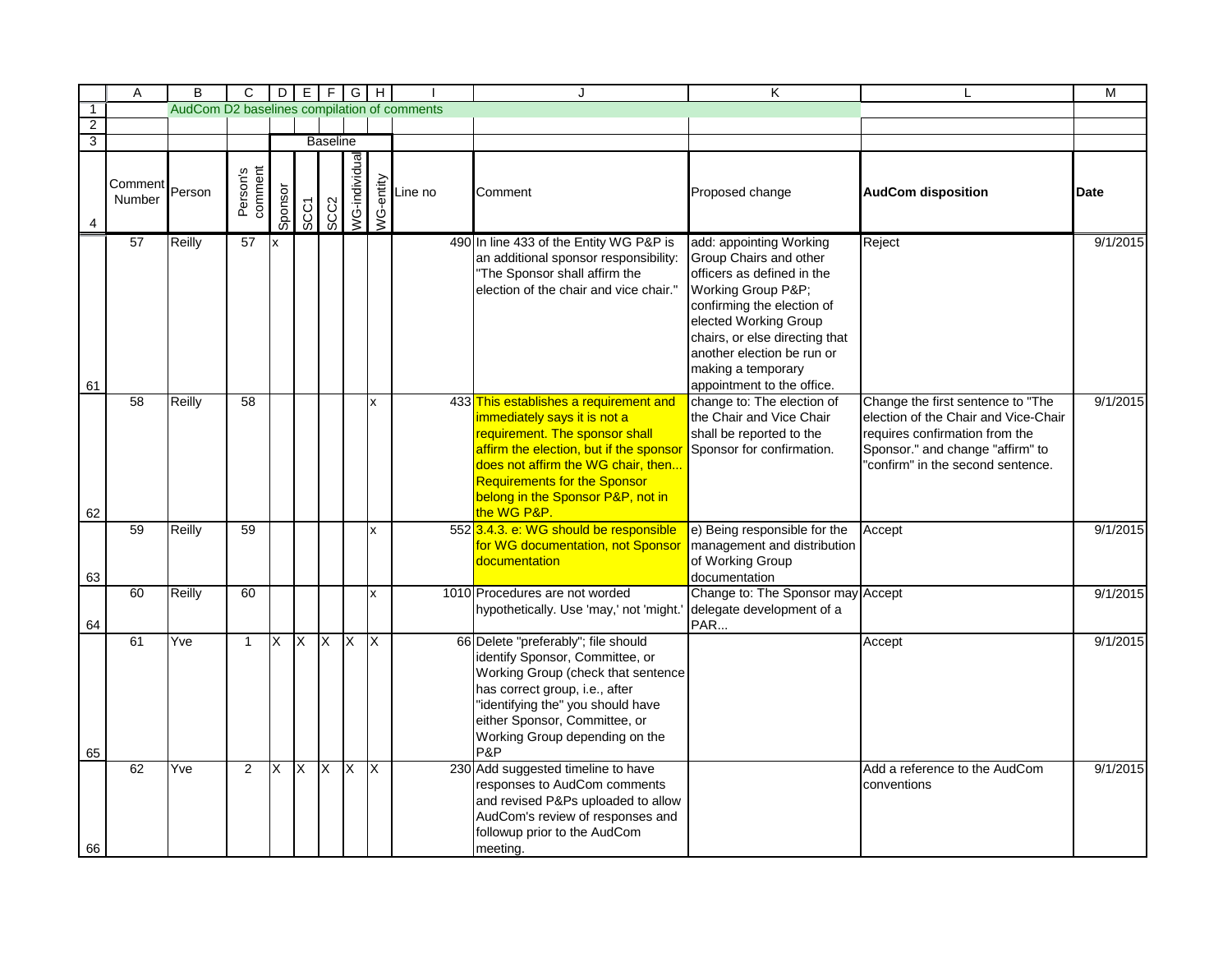|                | A                 | B                                           | $\overline{C}$      |         | $D[E F G H]$   |                         |                |                         |                                                                 | J.                                                                                                                                                                                                                                                                                                                                                                                                                                                                                                       | K               |                                                     | М        |
|----------------|-------------------|---------------------------------------------|---------------------|---------|----------------|-------------------------|----------------|-------------------------|-----------------------------------------------------------------|----------------------------------------------------------------------------------------------------------------------------------------------------------------------------------------------------------------------------------------------------------------------------------------------------------------------------------------------------------------------------------------------------------------------------------------------------------------------------------------------------------|-----------------|-----------------------------------------------------|----------|
| $\overline{1}$ |                   | AudCom D2 baselines compilation of comments |                     |         |                |                         |                |                         |                                                                 |                                                                                                                                                                                                                                                                                                                                                                                                                                                                                                          |                 |                                                     |          |
| $\overline{2}$ |                   |                                             |                     |         |                |                         |                |                         |                                                                 |                                                                                                                                                                                                                                                                                                                                                                                                                                                                                                          |                 |                                                     |          |
| $\overline{3}$ |                   |                                             |                     |         |                | <b>Baseline</b>         |                |                         |                                                                 |                                                                                                                                                                                                                                                                                                                                                                                                                                                                                                          |                 |                                                     |          |
| 4              | Comment<br>Number | Person                                      | Person's<br>comment | Sponsor | SCC1           | SCC <sub>2</sub>        | /VG-individual |                         | $\begin{array}{c}\n\sum_{\substack{1\\0\\0\leq x\leq x\leq y}}$ | Comment                                                                                                                                                                                                                                                                                                                                                                                                                                                                                                  | Proposed change | <b>AudCom disposition</b>                           | Date     |
| 67             | 63                | Yve                                         |                     | 3X      | <b>X</b>       | $\overline{\mathsf{X}}$ | $\overline{X}$ | $\overline{\mathsf{X}}$ |                                                                 | 344 Insert "(IEEE-SA)" after "IEEE<br><b>Standards Association"</b>                                                                                                                                                                                                                                                                                                                                                                                                                                      |                 | For editorial Staff review                          | 9/1/2015 |
| 68             | 64                | Yve                                         | $\overline{4}$      |         |                |                         |                | X                       |                                                                 | 346, 354, 701 Change "IEEE Standards<br>Association" to "IEEE-SA"                                                                                                                                                                                                                                                                                                                                                                                                                                        |                 | For editorial Staff review                          | 9/1/2015 |
| 69             | 65                | Yve                                         |                     | 5X      | $\overline{X}$ | $\overline{\mathsf{X}}$ |                |                         |                                                                 | 349 Shade "this" before "Sponsor" or<br>"Committee" for SCCs                                                                                                                                                                                                                                                                                                                                                                                                                                             |                 | For editorial Staff review                          | 9/1/2015 |
| 70             | 66                | Yve                                         | $\overline{6}$      |         |                |                         | X              |                         |                                                                 | 401 Change "IEEE Standards<br>Association" to "IEEE-SA"                                                                                                                                                                                                                                                                                                                                                                                                                                                  |                 | For editorial Staff review                          | 9/1/2015 |
|                | 67                | Yve                                         |                     | 7X      |                | X                       |                |                         |                                                                 | 407 Item c) can be interpreted in two<br>ways: Maintaining the standards as<br>outlined in the Ops Man; or<br>Maintaining the standards, which<br>were developed in accordance with<br>the Ops Man. Since the Ops Man<br>does not provide procedures for<br>maintenance, but instead points to<br>the Sponsor P&Ps (see 5.1.1 of Ops<br>Man), we need to allow for the<br>addition of maintenance procedures<br>in these P&Ps, and we need to make<br>sure the language is clear about<br>what is meant. |                 | Delete "in accordance with the IEEE-<br>SASB OpMan" | 9/1/2015 |
| 71             | 68                | Yve                                         | 8                   |         |                |                         | X              |                         |                                                                 | 438 Put brackets around the "s" in                                                                                                                                                                                                                                                                                                                                                                                                                                                                       |                 | For editorial Staff review                          | 9/1/2015 |
| 72             |                   |                                             |                     |         |                |                         |                |                         |                                                                 | 'positions" since if the Vice and<br>Treasurer are deleted, only the<br>Secretary would be left                                                                                                                                                                                                                                                                                                                                                                                                          |                 |                                                     |          |
| 73             | 69                | Yve                                         | 9                   |         |                |                         | X              |                         |                                                                 | 501 Shade the italic text                                                                                                                                                                                                                                                                                                                                                                                                                                                                                |                 | Reject (italics was removed by<br>another comment)  | 9/1/2015 |
| 74             | 70                | Yve                                         | 10                  |         |                |                         | X              |                         |                                                                 | 522 Change "SASB Bylaws," to "IEEE-<br>SA Standards Board Bylaws"<br>(remove comma) and change to<br>italics, capitalize "participation" and<br>place period inside end quotes                                                                                                                                                                                                                                                                                                                           |                 | For editorial Staff review                          | 9/1/2015 |
| 75             | 71                | Yve                                         | 11                  |         |                |                         |                | X                       |                                                                 | 528 Change "Vice Chair" to "Vice-Chair"                                                                                                                                                                                                                                                                                                                                                                                                                                                                  |                 | For editorial Staff review                          | 9/1/2015 |
| 76             | 72                | Yve                                         | 12                  |         |                |                         | X              |                         |                                                                 | 538 Make "Policies and Procedures"<br>lowercase                                                                                                                                                                                                                                                                                                                                                                                                                                                          |                 | For editorial Staff review                          | 9/1/2015 |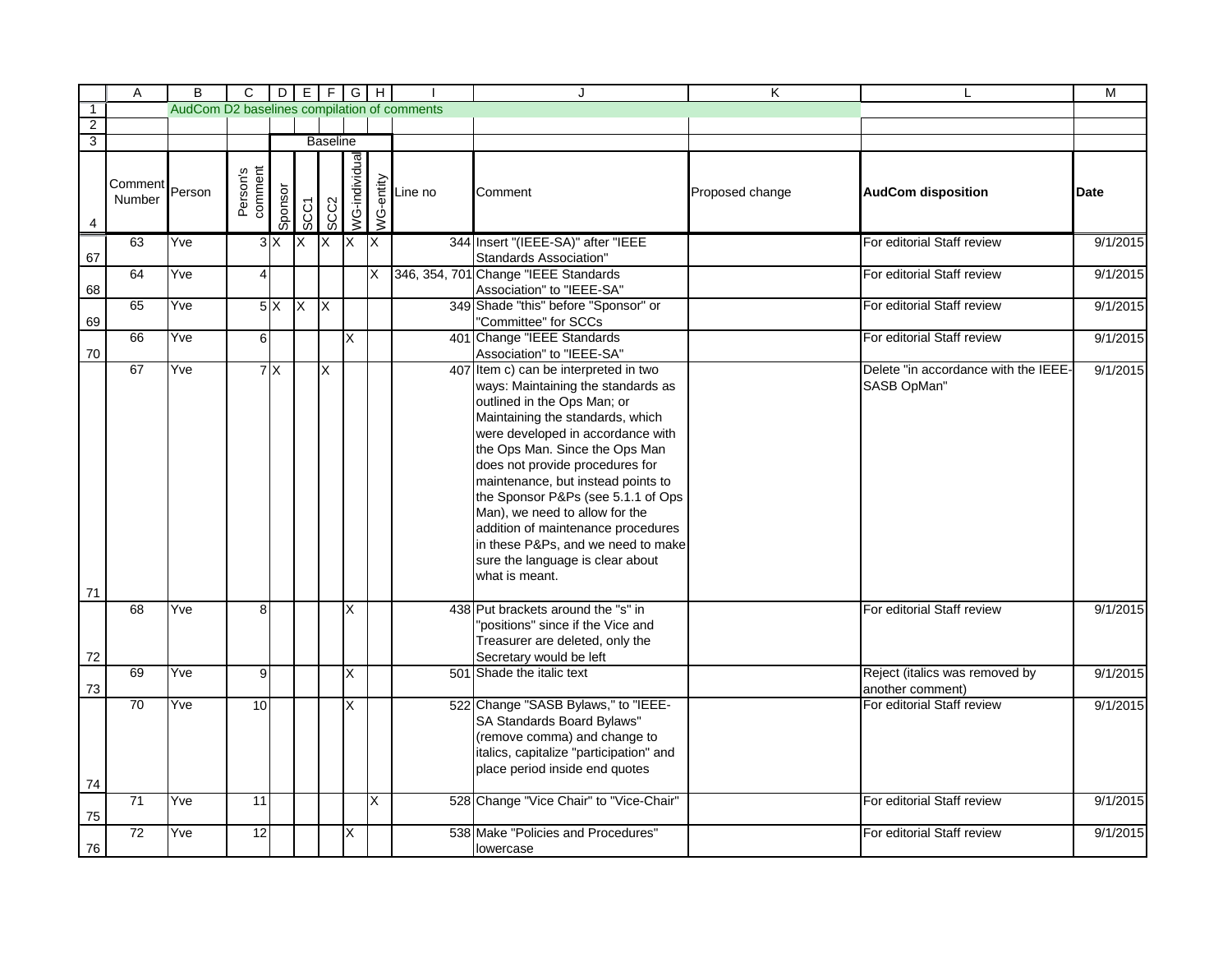|                | A                           | B                                           | $\mathbf{C}$        |         |             |                         | $D E F G H$             |               |                       |                                                                                                                                                                                                | K               |                                                                                                                               | $\overline{M}$ |
|----------------|-----------------------------|---------------------------------------------|---------------------|---------|-------------|-------------------------|-------------------------|---------------|-----------------------|------------------------------------------------------------------------------------------------------------------------------------------------------------------------------------------------|-----------------|-------------------------------------------------------------------------------------------------------------------------------|----------------|
| $\overline{1}$ |                             | AudCom D2 baselines compilation of comments |                     |         |             |                         |                         |               |                       |                                                                                                                                                                                                |                 |                                                                                                                               |                |
| $\overline{2}$ |                             |                                             |                     |         |             |                         |                         |               |                       |                                                                                                                                                                                                |                 |                                                                                                                               |                |
| $\overline{3}$ |                             |                                             |                     |         |             | <b>Baseline</b>         |                         |               |                       |                                                                                                                                                                                                |                 |                                                                                                                               |                |
|                | Comment<br>Person<br>Number |                                             | Person's<br>comment | Sponsor | <b>SCC1</b> | SCC2                    | /VG-individual          | $\frac{1}{2}$ | $\frac{2}{5}$ Line no | Comment                                                                                                                                                                                        | Proposed change | <b>AudCom disposition</b>                                                                                                     | Date           |
| 77             | 73                          | Yve                                         | 13                  |         |             |                         | X                       |               |                       | 539 Make "Study Groups" lowercase                                                                                                                                                              |                 | For editorial Staff review                                                                                                    | 9/1/2015       |
| 78             | 74                          | Yve                                         | $\overline{14}$     |         |             |                         | X                       |               |                       | 545 Change "adhere" to "adhering"                                                                                                                                                              |                 | For editorial Staff review                                                                                                    | 9/1/2015       |
| 79             | $\overline{75}$             | Yve                                         | 15                  |         |             |                         | X                       |               |                       | 549 Change "group" to "Working Group"                                                                                                                                                          |                 | For editorial Staff review                                                                                                    | 9/1/2015       |
| 80             | 76                          | Yve                                         | $16 \times$         |         |             |                         |                         |               |                       | 550 Capitalize "sponsor"                                                                                                                                                                       |                 | For editorial Staff review                                                                                                    | 9/1/2015       |
| 81             | $\overline{77}$             | Yve                                         | 17X                 |         |             |                         |                         |               |                       | 556 Capitalize "sponsor"                                                                                                                                                                       |                 | For editorial Staff review                                                                                                    | 9/1/2015       |
|                | 78                          | Yve                                         | 18X                 |         |             |                         | X                       |               |                       | 557 Insert "the" before IEEE-SA<br>Standards Board Bylaws, italicize<br>"IEEE-SA Standards Board Bylaws"<br>and remove comma afterward                                                         |                 | For editorial Staff review                                                                                                    | 9/1/2015       |
| 82             |                             |                                             |                     |         |             |                         |                         |               |                       |                                                                                                                                                                                                |                 |                                                                                                                               |                |
| 83<br>84       | 79                          | Yve                                         | 19X                 |         |             |                         |                         |               |                       | 558 Capitalize "participation"                                                                                                                                                                 |                 | For editorial Staff review                                                                                                    | 9/1/2015       |
|                | 80                          | Yve                                         | 20X                 |         |             | $\overline{\mathsf{x}}$ |                         |               |                       | 558 Place period inside end quote                                                                                                                                                              |                 | For editorial Staff review                                                                                                    | 9/1/2015       |
| 85             | $\overline{81}$             | Yve                                         | 21X                 |         |             | X                       | $\overline{X}$          | X             |                       | 588 Italicize "IEEE-SA Standards Board<br>Bylaws"                                                                                                                                              |                 | For editorial Staff review                                                                                                    | 9/1/2015       |
| 86             | 82                          | Yve                                         | 22X                 |         |             | X                       | <b>X</b>                | Ix.           |                       | 589 Italicize "IEEE-SA Standards Board<br>Operations Manual" and "IEEE-SA<br>Standards Board Bylaws"                                                                                           |                 | For editorial Staff review                                                                                                    | 9/1/2015       |
| 87             | 83                          | Yve                                         | $23\text{X}$        |         |             | X                       | $\overline{\mathsf{x}}$ | Ix.           |                       | 590 Add "and the IEEE-SA Standards<br>Board Operations Manual" at end of<br>parentheses on copyright, and<br>italicize the "IEEE-SA Standards<br>Board Operations Manual" that was<br>inserted |                 | Accept                                                                                                                        | 9/1/2015       |
| 88             | 84                          | Yve                                         | 24                  |         |             |                         | X.                      | ΙX            |                       | 603 Please make sure that all instances<br>of "IEEE-SA Standards Board<br>Bylaws" and "IEEE-SA Standards<br>Board Operations Manual" are<br>italicized                                         |                 | For editorial Staff review                                                                                                    | 9/1/2015       |
| 89             | 85                          | Yve                                         | $25\text{X}$        |         | $X$ $X$     |                         | $\overline{X}$          | Ix.           |                       | 630 Make changes to item c) as shown<br>in attached file                                                                                                                                       |                 | James moved to reject. Annette<br>seconded. Gary H moved to table it.<br>Howard seconded. Motion passed<br>without opposition | 9/21/2015      |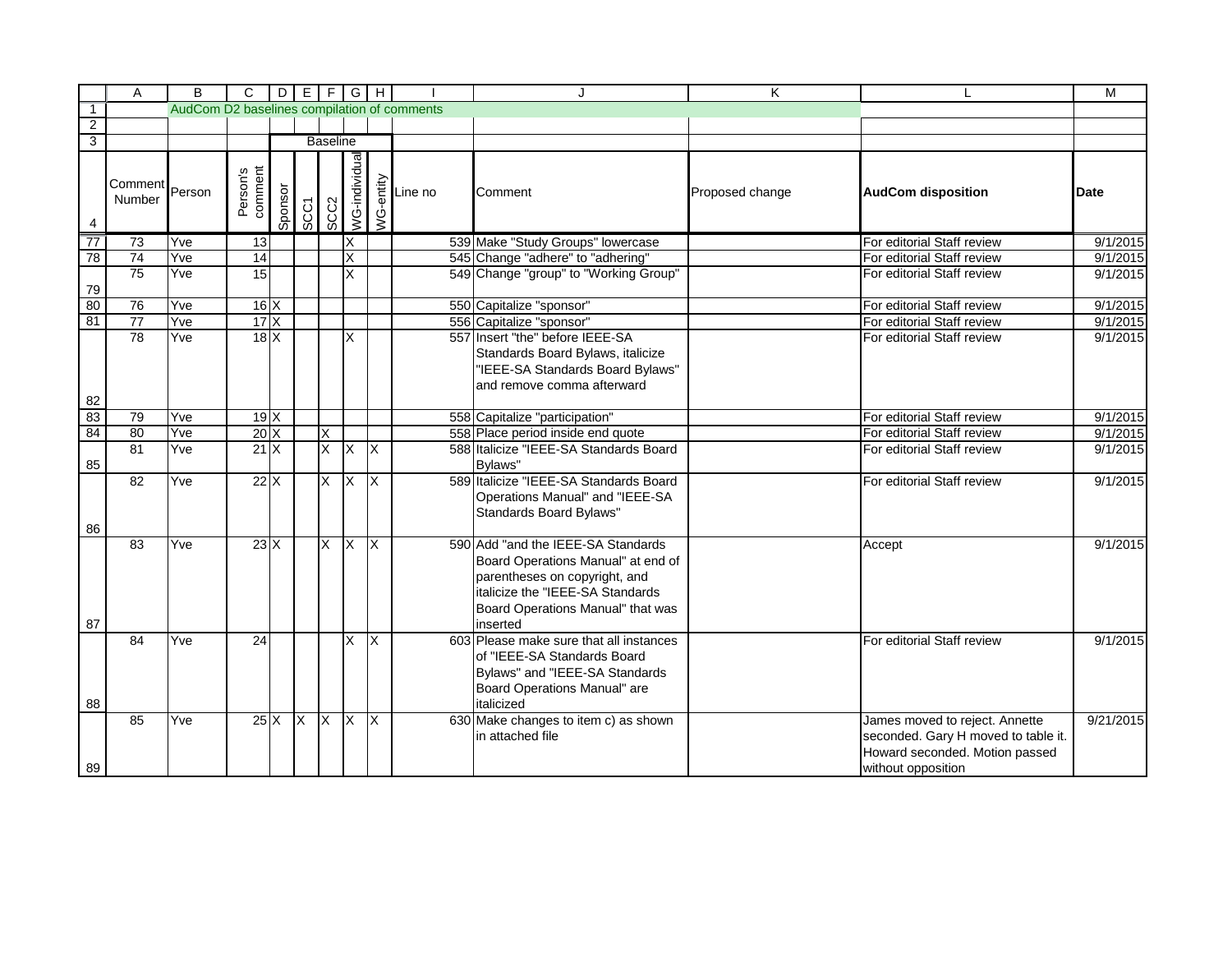|                | Α                 | В                                           | $\mathsf{C}$        |         | $D   E   F   G   H$ |                 |                         |                         |         | J                                                                                                                                                                                          | K               |                                                                                                                                                                                                                                                                                                                                            | М         |
|----------------|-------------------|---------------------------------------------|---------------------|---------|---------------------|-----------------|-------------------------|-------------------------|---------|--------------------------------------------------------------------------------------------------------------------------------------------------------------------------------------------|-----------------|--------------------------------------------------------------------------------------------------------------------------------------------------------------------------------------------------------------------------------------------------------------------------------------------------------------------------------------------|-----------|
| $\overline{1}$ |                   | AudCom D2 baselines compilation of comments |                     |         |                     |                 |                         |                         |         |                                                                                                                                                                                            |                 |                                                                                                                                                                                                                                                                                                                                            |           |
| $\overline{2}$ |                   |                                             |                     |         |                     |                 |                         |                         |         |                                                                                                                                                                                            |                 |                                                                                                                                                                                                                                                                                                                                            |           |
| $\overline{3}$ |                   |                                             |                     |         |                     | <b>Baseline</b> |                         |                         |         |                                                                                                                                                                                            |                 |                                                                                                                                                                                                                                                                                                                                            |           |
|                | Comment<br>Number | Person                                      | Person's<br>comment | Sponsor | <b>SCC1</b>         | SCC2            | <b>NG-individual</b>    | WG-entity               | Line no | Comment                                                                                                                                                                                    | Proposed change | <b>AudCom disposition</b>                                                                                                                                                                                                                                                                                                                  | Date      |
| 90             | 86                | Yve                                         | 26X                 |         |                     | X               | $\mathsf{X}$            | $\mathsf{X}$            |         | 653 Add "and the clause on "Annual"<br>financial report" in the IEEE-SA<br><b>Standards Board Operations</b><br>Manual" and italicize "IEEE-SA<br><b>Standards Board Operation Manual"</b> |                 | Gary H. moved to change "Ensure<br>that the Sponsor adheres to the<br>IEEE Finance Operations Manual."<br>to "Ensure that the Sponsor adheres<br>to the IEEE Finance Operations<br>Manual and clause Annual financial<br>report in the IEEE-SA Standards<br>Board Operations Manual." Ron<br>seconded.Motion carried without<br>opposition | 9/21/2015 |
| 91             | 87                | Yve                                         | 27X                 |         |                     | X               | $\overline{X}$          | $\overline{X}$          |         | 664 Italicize "IEEE-SA Standards Board<br>Bylaws"                                                                                                                                          |                 | For editorial Staff review                                                                                                                                                                                                                                                                                                                 | 9/21/2015 |
| 92             | 88                | Yve                                         | 28X                 |         |                     | X               | X                       |                         |         | 660 Change "any" to "all"                                                                                                                                                                  |                 | Reject                                                                                                                                                                                                                                                                                                                                     | 9/21/2015 |
| 93             | 89                | Yve                                         | 29                  |         |                     | X               |                         | X                       |         | 710 Change "Secretary, [Treasurer]" to<br>"Secretary[, Treasurer]"                                                                                                                         |                 | For editorial Staff review                                                                                                                                                                                                                                                                                                                 | 9/21/2015 |
| 94             | 90                | Yve                                         | 30X                 |         |                     | X               | $\overline{\mathsf{x}}$ | $\overline{\mathsf{X}}$ |         | 730 Change "publically" to "publicly" as<br>this is the verbiage in the higher<br>P&Ps                                                                                                     |                 | Accept                                                                                                                                                                                                                                                                                                                                     | 9/21/2015 |
| 95             | 91                | Yve                                         | 31                  |         |                     |                 | X.                      |                         |         | 731 Change "committee" to "Working<br>Group"                                                                                                                                               |                 | Accept                                                                                                                                                                                                                                                                                                                                     | 9/21/2015 |
| 96             | 92                | Yve                                         | 32                  |         |                     |                 | X                       |                         |         | 736 Change "Secretary [Treasurer]" to<br>"Secretary[, Treasurer]"                                                                                                                          |                 | For editorial Staff review                                                                                                                                                                                                                                                                                                                 | 9/21/2015 |
| 97             | 93                | Yve                                         | 33                  |         |                     |                 | X                       |                         |         | 745 Change "mMembership" to<br>"membership"                                                                                                                                                |                 | For editorial Staff review                                                                                                                                                                                                                                                                                                                 | 9/21/2015 |
| 98             | 94                | Yve                                         | 34X                 |         |                     | X               | X                       |                         |         | 750 Make "Subclause" lowercase as in<br>higher P&Ps                                                                                                                                        |                 | For editorial Staff review                                                                                                                                                                                                                                                                                                                 | 9/21/2015 |
| 99             | 95                | Yve                                         | 35X                 |         |                     | X               |                         |                         |         | 765 Insert after "conflict with" the<br>following phrase "these procedures,"<br>and add a comma before "or" on the<br>next line                                                            |                 | Change " to ensure that they are not<br>in conflict with the IEEE-SA<br><b>Standards Board Operations</b><br>Manual" to " to ensure that they<br>are not in conflict with these<br>procedures, the IEEE-SA Standards<br>Board Operations Manual". Make<br>the change in both 5.2 ad 5.3                                                    | 9/21/2015 |
| 100            | 96                | Yve                                         | 36                  |         |                     |                 | X                       | ΙX                      |         | 780 Delete comma before "clause on"                                                                                                                                                        |                 | For editorial Staff review                                                                                                                                                                                                                                                                                                                 | 9/21/2015 |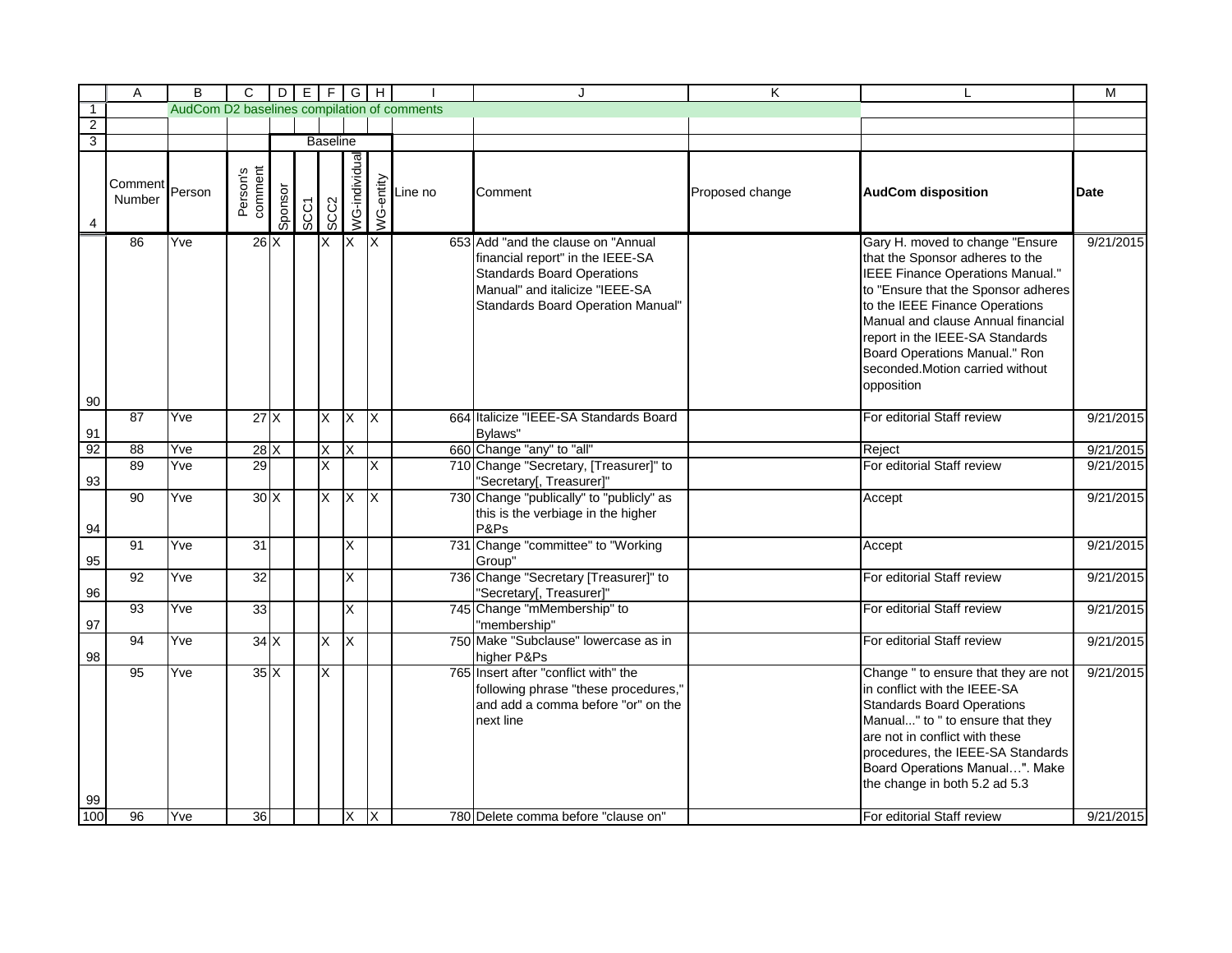|                | A                 | B                                           | $\overline{C}$      |         | $DE$ $F$ $G$ $H$ |                         |                      |           |          |                                                                                                                                              | K               |                            | M         |
|----------------|-------------------|---------------------------------------------|---------------------|---------|------------------|-------------------------|----------------------|-----------|----------|----------------------------------------------------------------------------------------------------------------------------------------------|-----------------|----------------------------|-----------|
| $\overline{1}$ |                   | AudCom D2 baselines compilation of comments |                     |         |                  |                         |                      |           |          |                                                                                                                                              |                 |                            |           |
| $\overline{2}$ |                   |                                             |                     |         |                  |                         |                      |           |          |                                                                                                                                              |                 |                            |           |
| $\overline{3}$ |                   |                                             |                     |         |                  | <b>Baseline</b>         |                      |           |          |                                                                                                                                              |                 |                            |           |
|                | Comment<br>Number | Person                                      | Person's<br>comment | Sponsor | <b>SCC1</b>      | SCC2                    | <b>NG-individual</b> | WG-entity | Line no  | Comment                                                                                                                                      | Proposed change | <b>AudCom disposition</b>  | Date      |
| 101            | 97                | Yve                                         | 37 <sup>2</sup>     |         |                  | X                       |                      |           |          | 791 Insert after "conflict with" the<br>following phrase "these policies and<br>procedures," and add a comma<br>before "or" on the next line |                 | See comment 95             | 9/21/2015 |
| 102            | 98                | Yve                                         | $38$ $X$            |         |                  | X                       |                      |           |          | 804 Change "IEEE SASB" to "IEEE-SA<br>Standards Board" and italicize "IEEE-<br><b>SA Standards Board Operations</b><br>Manual"               |                 | For editorial Staff review | 9/21/2015 |
| 103            | 99                | Yve                                         | 39X                 |         |                  | X                       |                      |           |          | 804 Change "Duties of a Sponsor" to<br>"Duties of the Sponsor"                                                                               |                 | For editorial Staff review | 9/21/2015 |
| 104            | 100               | Yve                                         | 40                  |         |                  |                         | X.                   |           |          | 806 Insert link to IEEE Code of Ethics                                                                                                       |                 | Accept                     | 9/21/2015 |
| 105            | 101               | Yve                                         | 41X                 |         |                  | X                       |                      |           |          | 806 Insert closing quote at end of<br>paragraph                                                                                              |                 | For editorial Staff review | 9/21/2015 |
| 106            | 102               | Yve                                         | 42                  |         |                  |                         | X                    |           |          | 817 Change "IEEE-SA Standards Board<br>(IEEE-SASB)" to "IEEE-SA<br>Standards Board (SASB)" to be<br>consistent with higher P&Ps              |                 | For editorial Staff review | 9/21/2015 |
|                | 103               | Yve                                         | $43\text{X}$        |         |                  |                         |                      |           | 814, 817 | Change "IEEE SASB" to "IEEE-SA<br>Standards Board (SASB)" and use<br>"SASB" instead of "IEEE-SASB" to<br>be consistent with higher P&Ps      |                 | For editorial Staff review | 9/21/2015 |
| 107            |                   |                                             |                     |         |                  |                         |                      |           |          |                                                                                                                                              |                 |                            |           |
| 108            | 104               | Yve                                         | 44                  |         |                  | X                       |                      |           |          | 819 Change "IEEE-SASB" to "SASB"                                                                                                             |                 | For editorial Staff review | 9/21/2015 |
| 109            | 105               | Yve                                         | 45                  |         |                  |                         | X.                   | X         |          | 822 Insert comma after "guidance"                                                                                                            |                 | For editorial Staff review | 9/21/2015 |
| 110            | 106               | Yve                                         | 46                  |         |                  |                         | X                    | X         |          | 825 Capitalize "working group"                                                                                                               |                 | For editorial Staff review | 9/21/2015 |
| 111            | 107               | Yve                                         | 47X                 |         |                  | $\overline{\mathsf{x}}$ |                      |           |          | 834 Delete comma after "modified" (or<br>insert comma before except<br>throughout the document) and<br>change "th" to "the"                  |                 | For editorial Staff review | 9/21/2015 |
| 112            | 108               | Yve                                         | 48X                 |         |                  | X                       |                      |           |          | 838 Italicize "IEEE-SA Standards Board<br>Bylaws"                                                                                            |                 | For editorial Staff review | 9/21/2015 |
| 113            | 109               | Yve                                         | 49X                 |         |                  | X                       |                      |           |          | 841 Place period inside end quote                                                                                                            |                 | For editorial Staff review | 9/21/2015 |
| 114            | 110               | Yve                                         | 50                  |         |                  | X                       |                      |           |          | 855 Use corrected instruction language<br>from Sponsor P&Ps for Clause 5.5                                                                   |                 | Withdrawn                  | 9/21/2015 |
| 115            | 111               | Yve                                         | 51X                 |         |                  |                         |                      |           |          | 857 Place period inside end quote (2<br>times)                                                                                               |                 | For editorial Staff review | 9/21/2015 |
| 116            | 112               | Yve                                         | $52\text{X}$        |         |                  |                         |                      |           |          | 860 Change "requires" to "require"                                                                                                           |                 | For editorial Staff review | 9/21/2015 |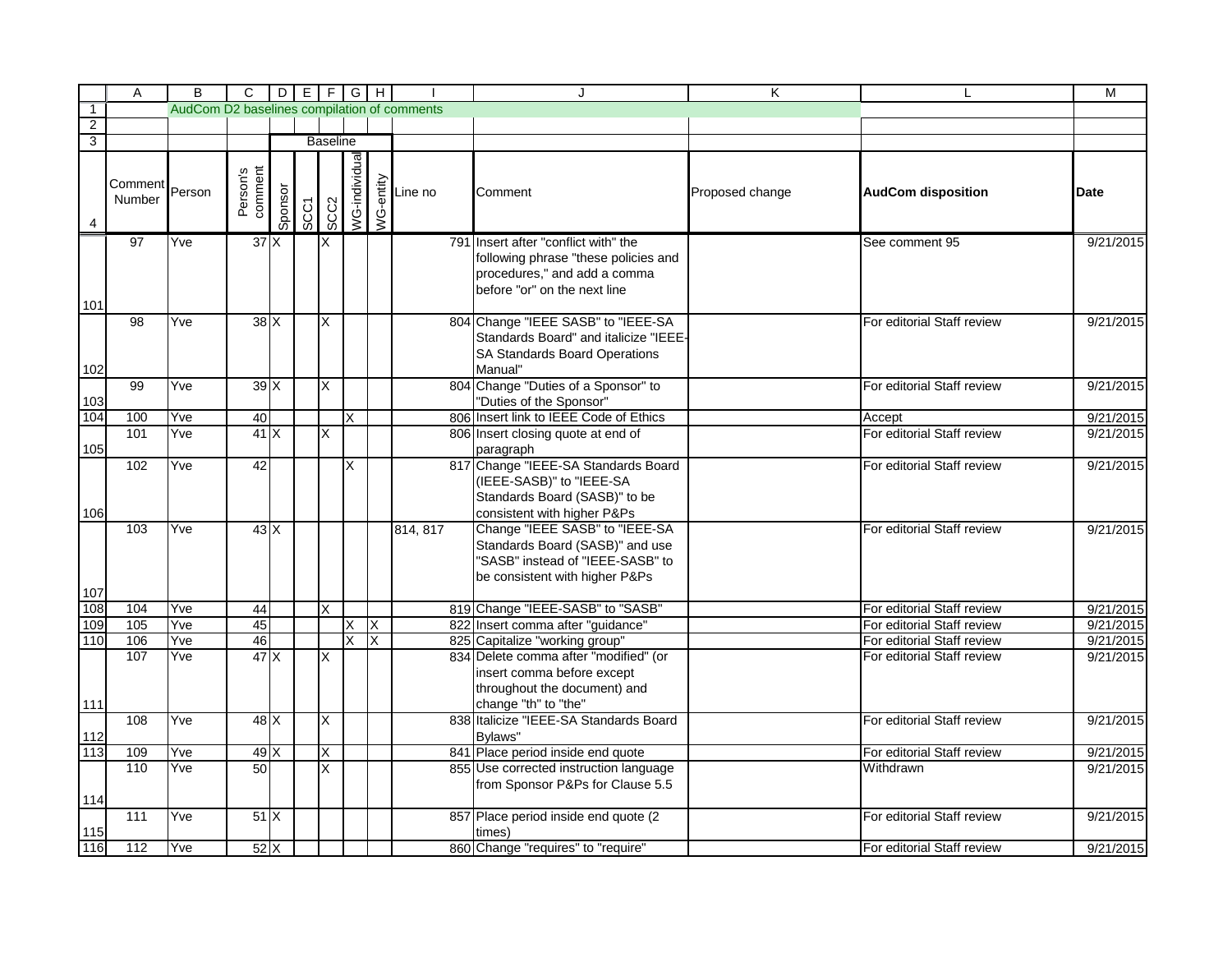|                  | Α                 | B      | C                                           |         |      |                         | $D[E]F[G]H$   |           |           |                                                                                                                                                                                                                           | K               |                                                                                                                                                                                                                                                                                                                                                                                                                                | М           |
|------------------|-------------------|--------|---------------------------------------------|---------|------|-------------------------|---------------|-----------|-----------|---------------------------------------------------------------------------------------------------------------------------------------------------------------------------------------------------------------------------|-----------------|--------------------------------------------------------------------------------------------------------------------------------------------------------------------------------------------------------------------------------------------------------------------------------------------------------------------------------------------------------------------------------------------------------------------------------|-------------|
| $\overline{1}$   |                   |        | AudCom D2 baselines compilation of comments |         |      |                         |               |           |           |                                                                                                                                                                                                                           |                 |                                                                                                                                                                                                                                                                                                                                                                                                                                |             |
| $\overline{2}$   |                   |        |                                             |         |      |                         |               |           |           |                                                                                                                                                                                                                           |                 |                                                                                                                                                                                                                                                                                                                                                                                                                                |             |
| $\overline{3}$   |                   |        |                                             |         |      | <b>Baseline</b>         |               |           |           |                                                                                                                                                                                                                           |                 |                                                                                                                                                                                                                                                                                                                                                                                                                                |             |
|                  | Comment<br>Number | Person | Person's<br>comment                         | Sponsor | SCC1 | SCC <sub>2</sub>        | /VG-individua | WG-entity | Line no   | Comment                                                                                                                                                                                                                   | Proposed change | <b>AudCom disposition</b>                                                                                                                                                                                                                                                                                                                                                                                                      | <b>Date</b> |
| $\overline{117}$ | $\overline{113}$  | Yve    | $53 \times$                                 |         |      |                         |               |           |           | 879 Capitalize "chair"                                                                                                                                                                                                    |                 | For editorial Staff review                                                                                                                                                                                                                                                                                                                                                                                                     | 9/21/2015   |
|                  | 114               | Yve    | 54                                          |         |      |                         | X             |           |           | 900 Insert a period after "(two-thirds)"<br>and delete the remainder of the<br>sentence. Create a second sentence<br>"The "majority, two-thirds vote" is<br>defined as one of the following:"                             |                 | Change "Approval of an action<br>requires approval by a majority (or<br>two-thirds) vote as specified below<br>in 7.1.1 (majority) and 7.1.2 (two-<br>thirds) vote is defined as either:" to<br>"Approval of an action requires<br>approval by a majority (or two-thirds)<br>vote as specified below in 7.1.1<br>(majority) and 7.1.2 (two-thirds). The<br>"majority, two-thirds vote" is defined<br>as one of the following:" | 9/21/2015   |
| 118              |                   |        |                                             |         |      |                         |               |           |           |                                                                                                                                                                                                                           |                 |                                                                                                                                                                                                                                                                                                                                                                                                                                |             |
| 119              | 115               | Yve    | 55                                          |         |      |                         | X             |           |           | 915 Insert colon after "vote"                                                                                                                                                                                             |                 | For editorial Staff review                                                                                                                                                                                                                                                                                                                                                                                                     | 9/21/2015   |
| 120              | 116               | Yve    | 56                                          |         |      |                         | X             | ΙX        |           | 931 Change "Approval to move the draft<br>standards project " to "Approval to<br>move the draft standard"                                                                                                                 |                 | Accept                                                                                                                                                                                                                                                                                                                                                                                                                         | 9/21/2015   |
| 121              | 117               | Yve    | 57                                          |         |      |                         | X             |           |           | 935 Capitalize "working group" and insert<br>a period at end of paragrph (also<br>check formatting of paragraph)                                                                                                          |                 | For editorial Staff review                                                                                                                                                                                                                                                                                                                                                                                                     | 9/21/2015   |
| 122              | 118               | Yve    | 58X                                         |         |      | $\overline{\mathsf{x}}$ | <b>X</b>      | <b>X</b>  | 981-992   | Edit clause as shown in attached file                                                                                                                                                                                     |                 | Howard moved to revise clause 6.5<br>as discussed in Minutes_P&P<br>changes-JPF0. Adrian seconded.<br>Motion carried without opposition                                                                                                                                                                                                                                                                                        | 9/21/2015   |
| 123              | 119               | Yve    | 59X                                         |         |      | X                       |               |           | 997, 1000 | Capitalize "sponsor" or "committee"                                                                                                                                                                                       |                 | For editorial Staff review                                                                                                                                                                                                                                                                                                                                                                                                     | 9/28/2015   |
| 124              | 120               | Yve    | 60X                                         |         |      | X                       |               |           |           | 998 Place period inside end quote                                                                                                                                                                                         |                 | For editorial Staff review                                                                                                                                                                                                                                                                                                                                                                                                     | 9/28/2015   |
| 125              | 121               | Yve    | 61X                                         |         |      | $\overline{\mathsf{x}}$ | X             |           |           | 998 Replace last sentence with the<br>following: "If allowed, this clause<br>shall not be modified except to<br>include the rules that may be<br>suspended and the conditions under<br>which such suspension is allowed." |                 | Accept for the five baselines                                                                                                                                                                                                                                                                                                                                                                                                  | 9/28/2015   |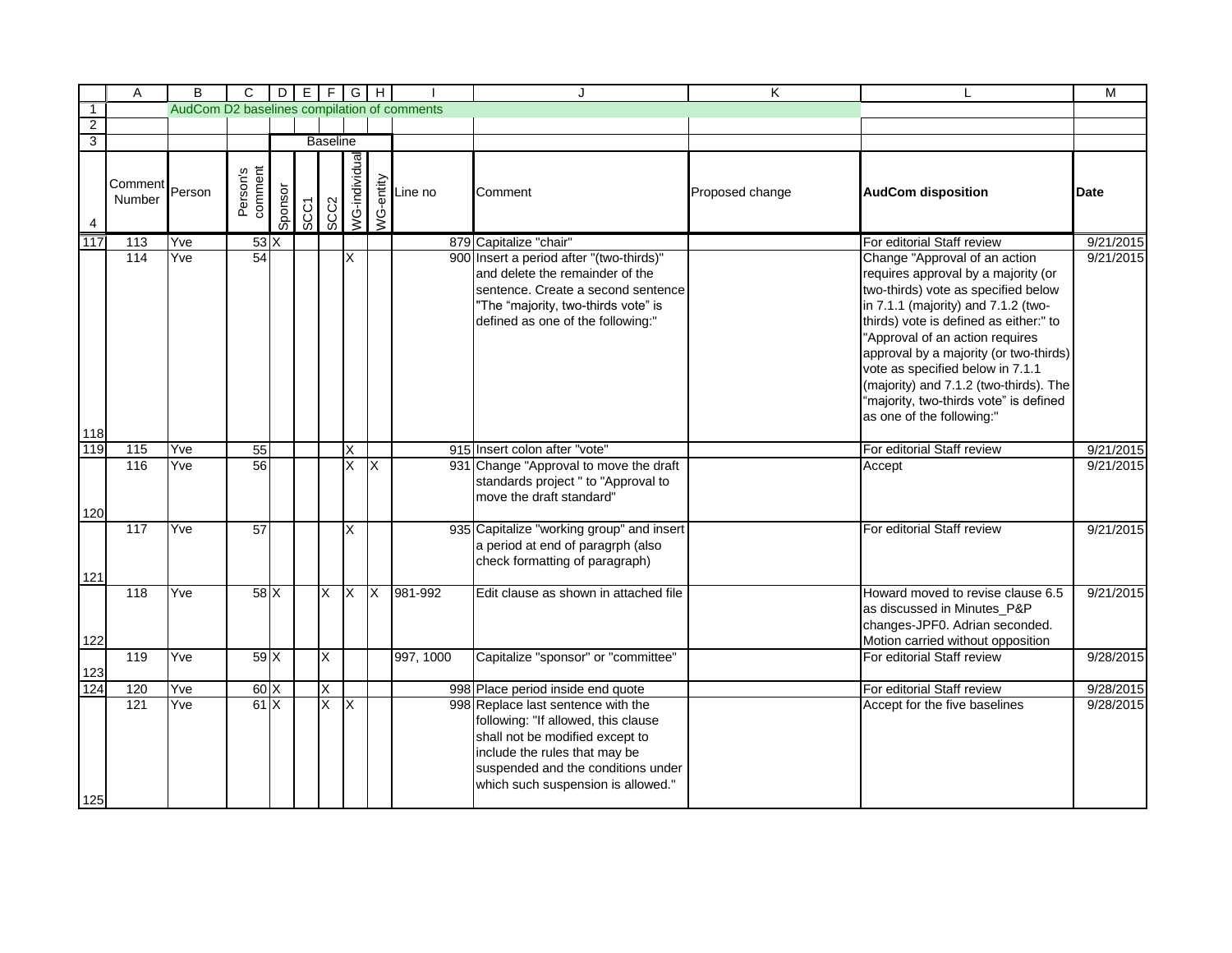|                | А                 | B                                           | C                   |         |      |                 | $D   E   F   G   H$ |   |                                                                                                   | $\cdot$                                                                                                                                                                                                                                                            | Κ                      |                                                                                                                                                                                                                                                                          | M         |
|----------------|-------------------|---------------------------------------------|---------------------|---------|------|-----------------|---------------------|---|---------------------------------------------------------------------------------------------------|--------------------------------------------------------------------------------------------------------------------------------------------------------------------------------------------------------------------------------------------------------------------|------------------------|--------------------------------------------------------------------------------------------------------------------------------------------------------------------------------------------------------------------------------------------------------------------------|-----------|
| $\overline{1}$ |                   | AudCom D2 baselines compilation of comments |                     |         |      |                 |                     |   |                                                                                                   |                                                                                                                                                                                                                                                                    |                        |                                                                                                                                                                                                                                                                          |           |
| $\overline{2}$ |                   |                                             |                     |         |      |                 |                     |   |                                                                                                   |                                                                                                                                                                                                                                                                    |                        |                                                                                                                                                                                                                                                                          |           |
| $\overline{3}$ |                   |                                             |                     |         |      | <b>Baseline</b> |                     |   |                                                                                                   |                                                                                                                                                                                                                                                                    |                        |                                                                                                                                                                                                                                                                          |           |
| 4              | Comment<br>Number | Person                                      | Person's<br>comment | Sponsor | SCC1 | SCC2            | /VG-individua       |   | $\begin{array}{c}\n\sum_{\substack{1\\0\\0\leq x\leq n}}\text{Line no} \\ \text{A.}\n\end{array}$ | Comment                                                                                                                                                                                                                                                            | Proposed change        | <b>AudCom disposition</b>                                                                                                                                                                                                                                                | Date      |
| 126            | 122               | Yve                                         | 62X                 |         |      | ΙX              |                     |   |                                                                                                   | 1037 At the end of the first sentence,<br>include "or to include or delete the<br>optional bracketed text"                                                                                                                                                         |                        | Change "This clause shall not be<br>modified, except for the addition of<br>actions." to "This clause shall not be<br>modified, except for a) moving<br>actions to 7.1.2, b) adding actions,<br>c) taking care of the brackets as<br>described in the top instructions." | 9/28/2015 |
| 127            | 123               | Yve                                         | 63X                 |         |      |                 |                     |   |                                                                                                   | 1047 Insert space between "co-sponsor"<br>and "a"                                                                                                                                                                                                                  |                        | For editorial Staff review                                                                                                                                                                                                                                               | 9/28/2015 |
| 128            | 124               | Yve                                         | 64                  |         |      | X               |                     |   |                                                                                                   | 1051 Change "Approval of a co-sponsor a<br>project" to "Approval to co-sponsor a<br>project"                                                                                                                                                                       |                        | Accept (apply also Sponsor<br>baseline)                                                                                                                                                                                                                                  | 9/28/2015 |
| 129            | 125               | Yve                                         | 65X                 |         |      | X               |                     |   |                                                                                                   | 1090 Place period inside end quote                                                                                                                                                                                                                                 |                        | For editorial Staff review                                                                                                                                                                                                                                               | 9/28/2015 |
| 130            | 126               | Yve                                         | 66X                 |         |      | X               |                     |   |                                                                                                   | 1117 Should this be "This clause shall not<br>be modified." ? The clause on<br>meetings without quorum and<br>confirmation by electronic ballot<br>references this clause, so if it can be<br>modified, the information from 7.4<br>may need to be included in 6.1 |                        | Reject                                                                                                                                                                                                                                                                   | 9/28/2015 |
|                | 127               | Yve                                         | 67 X                |         |      | X               |                     |   |                                                                                                   | 1158 Insert "clause" after see and                                                                                                                                                                                                                                 |                        | For editorial Staff review (also                                                                                                                                                                                                                                         | 9/28/2015 |
| 131<br>132     | 128               | Yve                                         | 68 X                |         |      |                 |                     |   |                                                                                                   | capitalize "official"<br>1208 Insert "clause" after "Please see"<br>and make "Publicity" lowercase                                                                                                                                                                 |                        | applies to SCC1)<br>For editorial Staff review (also<br>applies to Sponsor, SCC1 and<br>SCC <sub>2</sub> )                                                                                                                                                               | 9/28/2015 |
| 133            | 129               | <b>GH</b>                                   |                     |         |      |                 |                     | X |                                                                                                   | 360 Introducing DR and DRA in Clause<br>2.3 without supporting text<br>'designated representative" and<br>designated representative<br>alternative". These terms are not<br>explained until Clause 4.1                                                             | Put explination in 2.3 | Change "Each DR or DRA member<br>representative can make or second<br>motions," to "Each Designated<br>representatives (DR) or Designated<br>Representative Alternate (DRA) can<br>make or second<br>motions."                                                           | 9/28/2015 |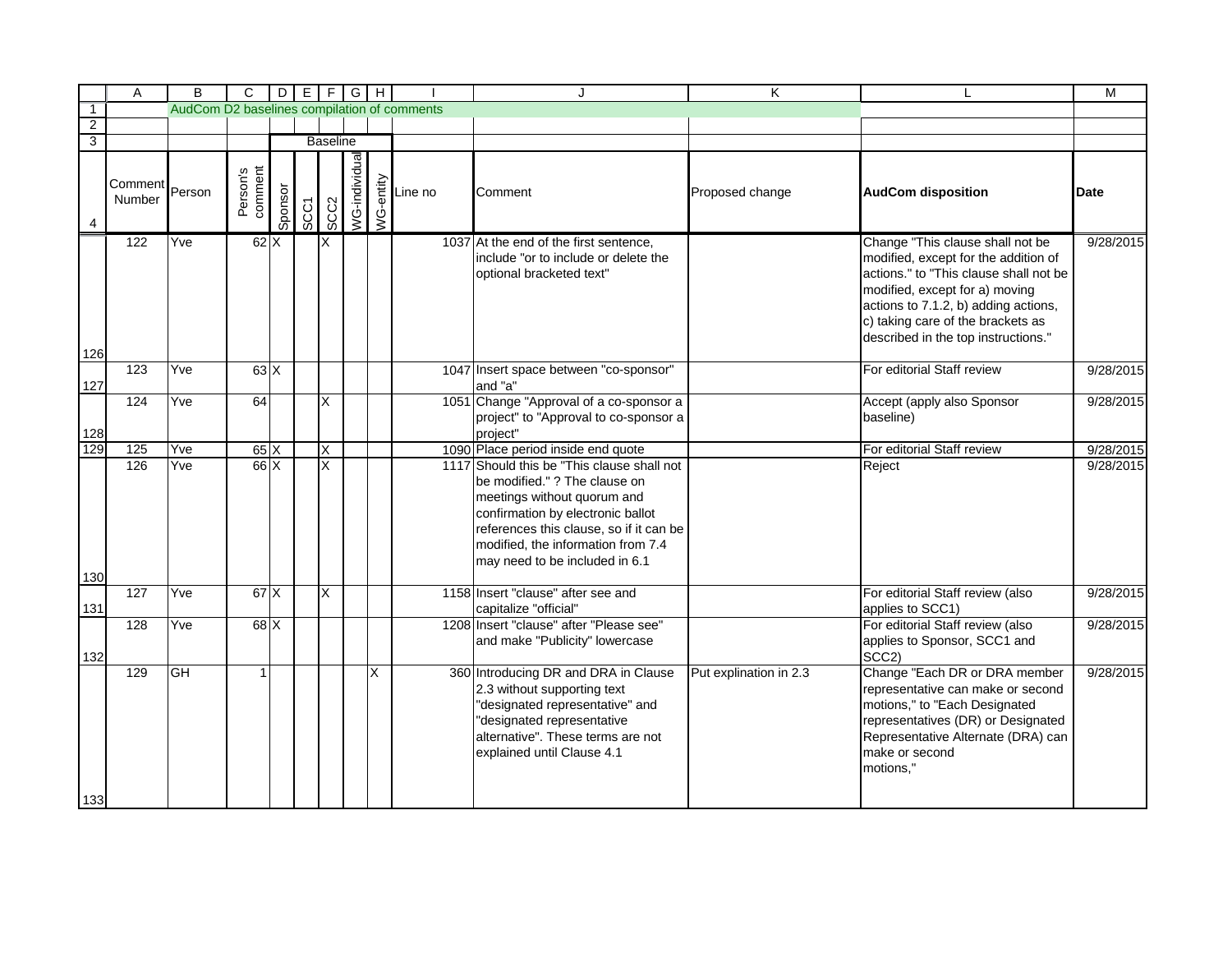|                           | Α                 | B                                           | C                   |         |              |                 | $D[E]F[G]H$   |                         |                                                            | $\cdot$                                                                                                                                                                                                                                                                   | Κ                                                                |                                                                                           | M           |
|---------------------------|-------------------|---------------------------------------------|---------------------|---------|--------------|-----------------|---------------|-------------------------|------------------------------------------------------------|---------------------------------------------------------------------------------------------------------------------------------------------------------------------------------------------------------------------------------------------------------------------------|------------------------------------------------------------------|-------------------------------------------------------------------------------------------|-------------|
| $\overline{1}$            |                   | AudCom D2 baselines compilation of comments |                     |         |              |                 |               |                         |                                                            |                                                                                                                                                                                                                                                                           |                                                                  |                                                                                           |             |
| $\overline{2}$            |                   |                                             |                     |         |              |                 |               |                         |                                                            |                                                                                                                                                                                                                                                                           |                                                                  |                                                                                           |             |
| $\overline{\overline{3}}$ |                   |                                             |                     |         |              | <b>Baseline</b> |               |                         |                                                            |                                                                                                                                                                                                                                                                           |                                                                  |                                                                                           |             |
| 4                         | Comment<br>Number | Person                                      | Person's<br>comment | Sponsor | <b>SCC1</b>  | SCC2            | NG-individual |                         | $\begin{array}{c}\n\sum_{\substack{1\\0\\0\\0\end{array}}$ | Comment                                                                                                                                                                                                                                                                   | Proposed change                                                  | <b>AudCom disposition</b>                                                                 | <b>Date</b> |
| 134                       | 130               | Ъ                                           |                     |         |              |                 | x             |                         |                                                            | 667 AudCom's motion on D1 was<br>'Change "Attendance credit is<br>granted to those who attend at least<br>50% of" with "A participant shall be<br>considered attending the meeting if<br>those who attend at least 50% of".<br>The language has been slightly<br>changed. | Check the language                                               | No change in D2                                                                           | 9/28/2015   |
| 135                       | 131               | JP                                          |                     |         |              |                 | x             |                         |                                                            | 680 AudCom's motion on D1 was<br>'Change "membership" with "voting<br>privilege" in the two last paragragh of<br>the clause". One occurrence of<br>"membership privilege" was not<br>changed with "voting privilege"                                                      | Check the language                                               | Change "All membership privileges<br>and rights" to "All voting privileges<br>and rights" | 9/28/2015   |
| 136                       | 132               | $\overline{\mathsf{J}\mathsf{P}}$           | 3                   |         |              | Ιx              |               |                         |                                                            | 785 AudCom's motion on D1 was<br>"Change "Any attending individual"<br>with "Participants". "Any attending<br>individual" was changed with "Any<br>attending participants"                                                                                                | Check the language                                               | Change "Any attending participant"<br>to "Any participant in attendance"                  | 9/28/2015   |
| 137                       | 133               | <b>JP</b>                                   |                     | 4x      |              |                 |               |                         |                                                            | 836 AudCom's motion on D1 was<br>'Change "Any attending individual"<br>with "Participants". "Any attending<br>individual" was changed with "Any<br>attending participants"                                                                                                | Check the language                                               | Change "Any attending participant"<br>to "Any participant in attendance"                  | 9/28/2015   |
| 138                       | 134               | JP                                          |                     | 5x      | $\mathsf{X}$ | Ιx              |               |                         | 658, 617 and                                               | AudCom moved on D1 to add<br>definitions to 4.0 of the Individual<br>and Entity WG baselines. Definitions<br>were added to the Sponsor, SCC1<br>and SCC2 baselines too.                                                                                                   | Review the changes in the<br>Sponsor, SCC1 and SCC2<br>baselines | No change D2                                                                              | 9/28/2015   |
| 139                       | 135               | JP                                          |                     | 6x      | <b>x</b>     | x               |               | $\overline{\mathsf{x}}$ |                                                            | 697 A good improvement of 4.2 was<br>made in the Individual WG baseline<br>with changing "at least annually "<br>with "annually for the previous year".<br>The same improvement can be<br>made in the other baselines                                                     | Update the other baselines                                       | Accept                                                                                    | 9/28/2015   |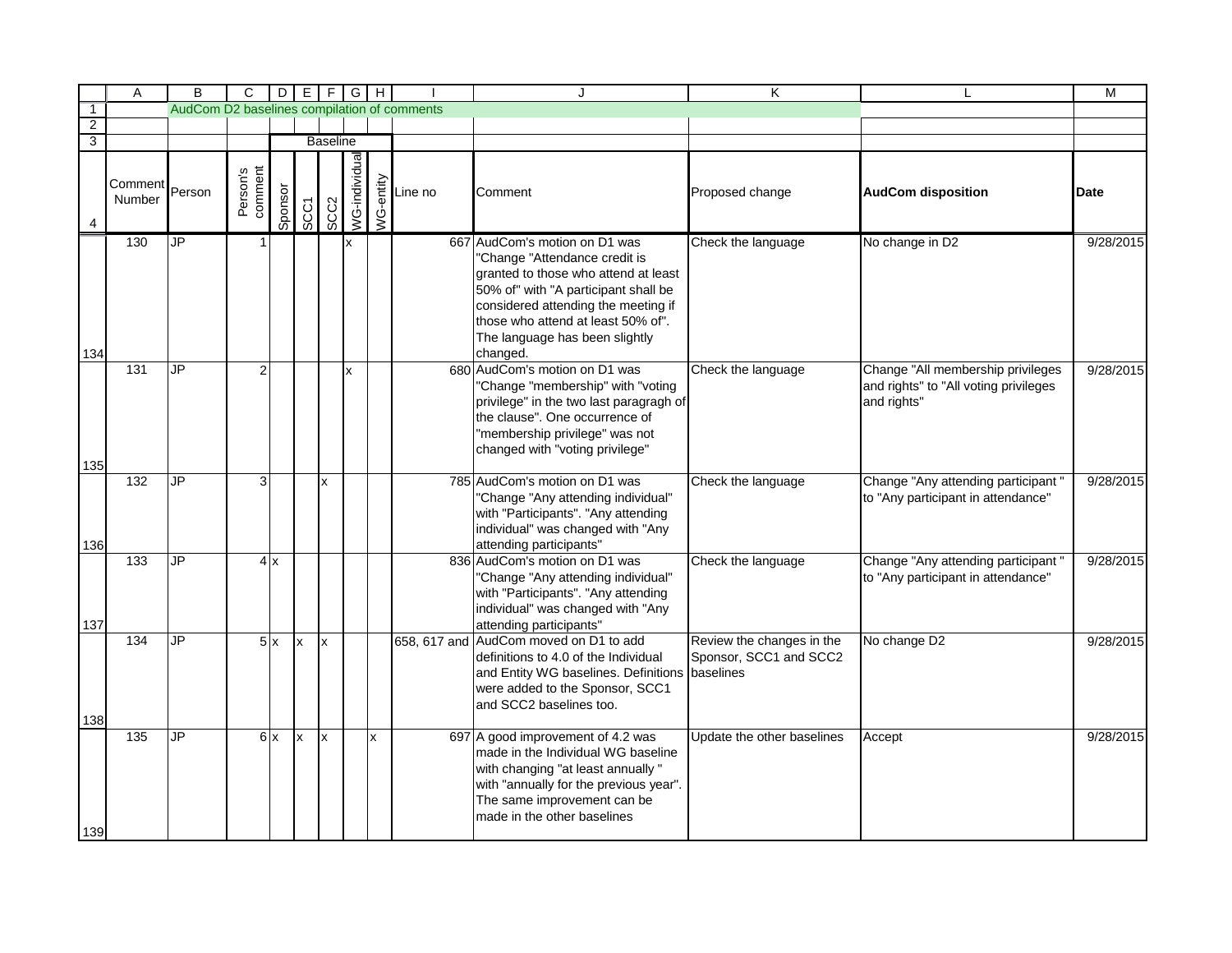|                | Α                 | B                                           | $\mathsf{C}$        |         |             |      | $D[E F G H]$  |           |         | J.                                                                                                                                                                                               | K                                                   |                                                                                                                                                                                                                                                                                                                                                                                    | М         |
|----------------|-------------------|---------------------------------------------|---------------------|---------|-------------|------|---------------|-----------|---------|--------------------------------------------------------------------------------------------------------------------------------------------------------------------------------------------------|-----------------------------------------------------|------------------------------------------------------------------------------------------------------------------------------------------------------------------------------------------------------------------------------------------------------------------------------------------------------------------------------------------------------------------------------------|-----------|
| $\overline{1}$ |                   | AudCom D2 baselines compilation of comments |                     |         |             |      |               |           |         |                                                                                                                                                                                                  |                                                     |                                                                                                                                                                                                                                                                                                                                                                                    |           |
| $\overline{2}$ |                   |                                             |                     |         |             |      |               |           |         |                                                                                                                                                                                                  |                                                     |                                                                                                                                                                                                                                                                                                                                                                                    |           |
| $\overline{3}$ |                   |                                             | <b>Baseline</b>     |         |             |      |               |           |         |                                                                                                                                                                                                  |                                                     |                                                                                                                                                                                                                                                                                                                                                                                    |           |
|                | Comment<br>Number | Person                                      | Person's<br>comment | Sponsor | <b>SCC1</b> | SCC2 | VG-individual | WG-entity | Line no | Comment                                                                                                                                                                                          | Proposed change                                     | <b>AudCom disposition</b>                                                                                                                                                                                                                                                                                                                                                          | Date      |
| 140            | 136               | ١h                                          | 7                   |         |             |      |               | x         |         | 1006 Clause 10.0 was deleted in the<br>Individual WG baseline. The clause<br>remains in the Entity WG baseline<br>as 11.0.                                                                       | Remove 11.0 from the Entity<br>WG baseline          | Accept                                                                                                                                                                                                                                                                                                                                                                             | 9/28/2015 |
| 141            | 137               | $\overline{\mathsf{J}\mathsf{P}}$           |                     | 8x      | x           | Ιx   |               |           |         | 676, 634 and Tiltes of 4.1 are difffernt in the<br>Sponsor, SCC1 and SCC2 baselines                                                                                                              | Harmonize the titles                                | Change the titles in SCC1 and<br>SCC2 to be "4.1 Voting membership<br>Requirements"                                                                                                                                                                                                                                                                                                | 9/28/2015 |
|                | 138               | $\overline{\mathsf{J} \mathsf{P}}$          |                     | 9x      | <b>x</b>    | Ιx   |               |           |         | 697, 668 and Tiltes of 4.2 are difffernt in the<br>Sponsor, SCC1 and SCC2 baselines                                                                                                              | Harmonize the titles                                | Change "4.2 Review of<br>Membership" to "4.2 Review of<br>voting membership" and "The Chair<br>shall review the membership list<br>annually." to "The Chair shall review<br>the voting membership list annually."                                                                                                                                                                  | 9/28/2015 |
| 142            |                   |                                             |                     |         |             |      |               |           |         |                                                                                                                                                                                                  |                                                     | in SCC1 and SCC2                                                                                                                                                                                                                                                                                                                                                                   |           |
| 143            | 139               | <b>JP</b>                                   | $10\mathrm{x}$      |         | x           | Ιx   |               |           |         | 878, 733 and The last sentence of 5.5 of the<br>Sponsor baseline "The Sponsor or<br>Sponsor chair (as applicable) may<br>remove an officer of any subgroup."<br>is not in SCC1 5.2 and SCC2 5.5. | Harmonize                                           | Change "The Sponsor or Sponsor<br>chair (as applicable) may remove an<br>officer of any subgroup." to "The<br>Sponsor chair may remove an<br>officer of any subgroup." in the<br>Sponsor P&P and add the sentence<br>to SCC1 and SCC2                                                                                                                                              | 9/28/2015 |
| 144            | 140               | <b>JP</b>                                   | $11\mathrm{k}$      |         | x           | Ιx   |               |           |         | 882, 740 and 6.0 meetings: The 15 days notice for<br>electronic meetings included in the<br>Sponsor baseline is not included in<br>the SCC1 and SCC2 baselines                                   | Update 6.0 of the SCC1 and<br>the SCC2 baselines    | Update 6.0 of the SCC1 and the<br>SCC2 baselines to match the<br>sponsor baseline                                                                                                                                                                                                                                                                                                  | 9/28/2015 |
| 145            | 141               | JP                                          | 12x                 |         | lx.         | Ιx   |               |           |         | 921, 1087 and 7.3 Proxy voting: the language<br>improvements made in the SCC1<br>baseline are not made in the<br>Sponsor and SCC2 baselines.                                                     | Update 7.3 of the Sponsor<br>and the SCC2 baselines | In the Sponsor and SCC2 baselines,<br>remove "The Chair shall be<br>informed of all proxies prior to the<br>start of the meeting in which the<br>proxy is to be in effect. " and add<br>"Members serving as proxies shall<br>inform the Chair of their proxy prior<br>to the start of the meeting in which<br>the proxy is to be in effect." at the<br>end of the second paragraph | 9/28/2015 |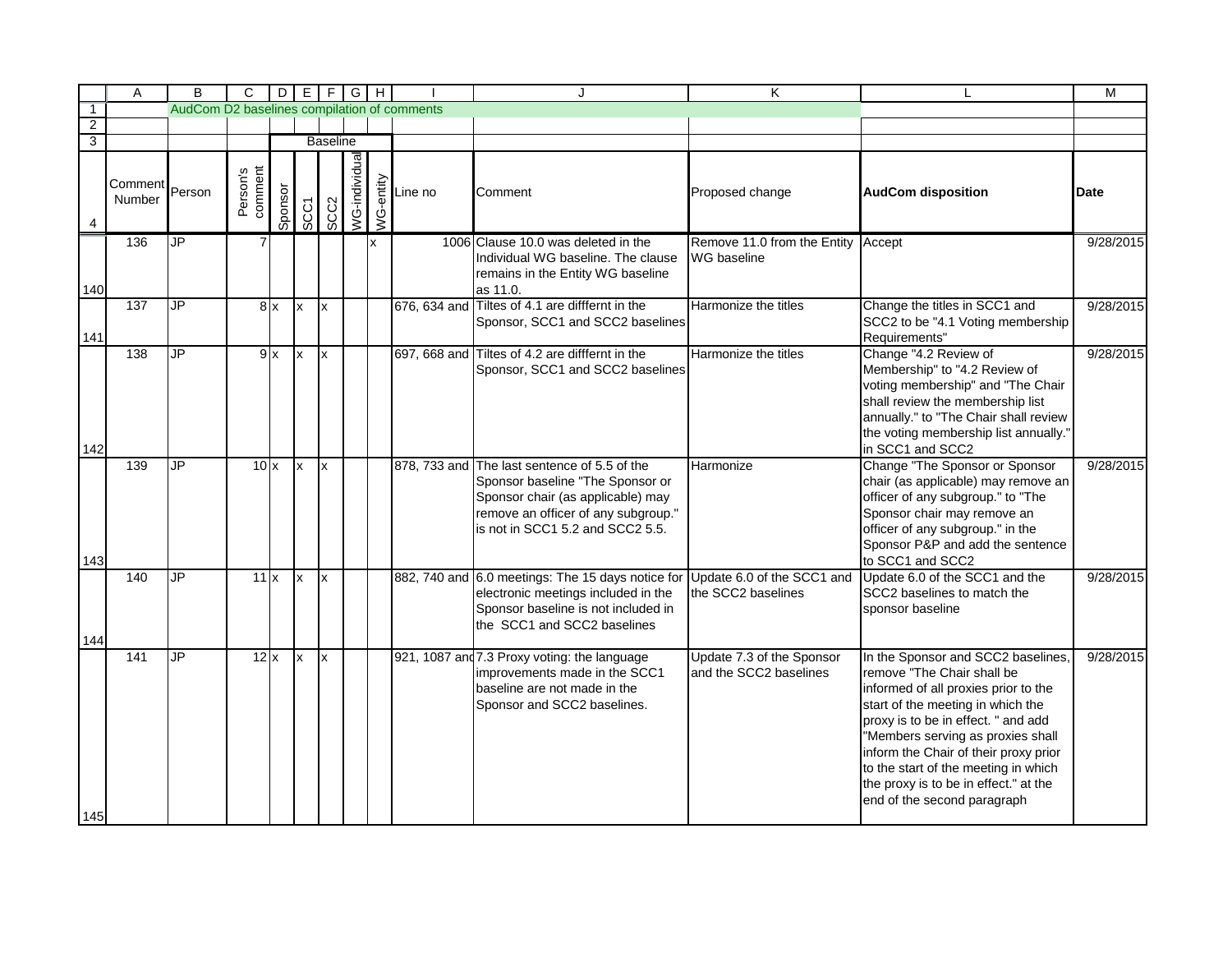#### **Sponsor Baseline, SCC1 (also use for SCC2, Indiv WG, and Entity WG)**

#### **6.5 Minutes**

#### **This clause shall not be modified.**

The minutes shall record the essentials in concise format, including the following:

- a) Name of group
- b) Date and location of meeting
- c) Officer presiding, including the name of the secretary who wrote the minutes
- d) AttendanceMeeting Participants, including affiliation
- e) Call to order, Chair's remarks
- f) Approval of minutes of previous meeting
- g) Approval of agenda
- h) Technical topics
	- 1) Brief summary of discussions and conclusions

 $+$ 

- 2) Motions exactly as they are stated, including the names of mover and seconder, and the outcome of each motion
- The fact of a rRoll call vote, but not the vote of specific participantss.
- References in the brief summary to policies and procedures used in the decisionmaking is good practice
- References in the brief summary to due diligence performed in connection with consideration of relevant issues, including consultation with advisors, is good practice
- $\overline{2}$
- Reminders of policies and procedures, or compliance with policies and procedures or good practice
- Steps taken to obtain information or guidance during consideration of relevant issues prior to a decision, including participation of advisors
- i) Action items
- $\exists$ i) Items reported out of executive session
- k) Recesses and time of final adjournment
- $\hat{H}$ ) Next meeting--date and location

Copies of handouts and subcommittee reports may be included in the minutes orshould be made available as separate items.

All submissions, presentations, and reports considered during the meeting by the Committee/WG shall be referenced in the minutes. Urls should be provided where possible.

The following shall not be recorded in minutes:

- Transcriptions of detailed discussions
- Attributions of comments or resolutions to specific participants
- **Inaccurate or non-factual information**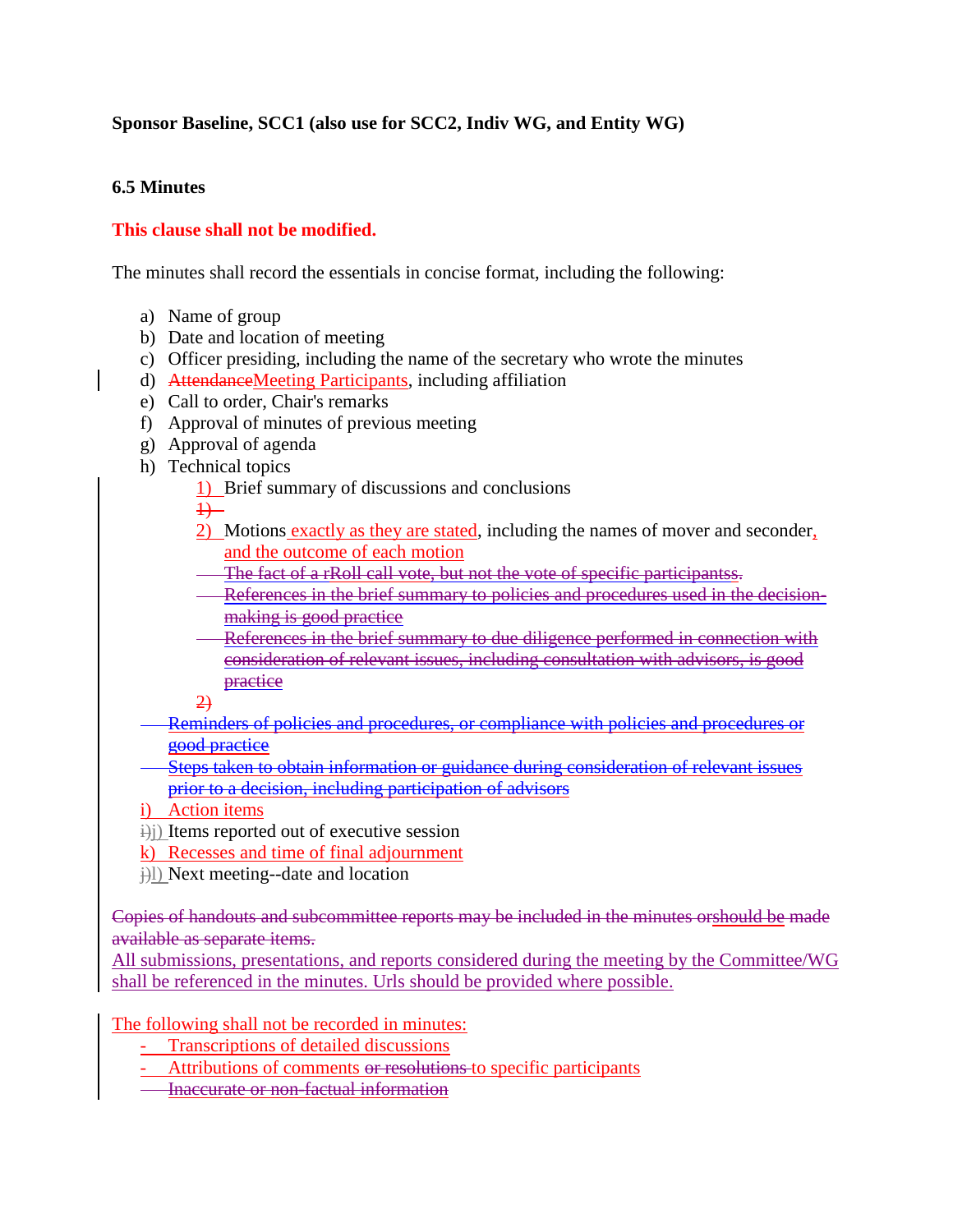Privileged or executive session discussions, other than what is agreed to be reported out  $\overline{\phantom{0}}$ 

The minutes should be reviewed with the Chair prior to distribution or posting, and distribution shall be in PDF format or a non-editable format. Until approved, the minutes shall be denoted as a draft. Once approved, only the final approved minutes shall be retained. A list of action items can be maintained as a separate document.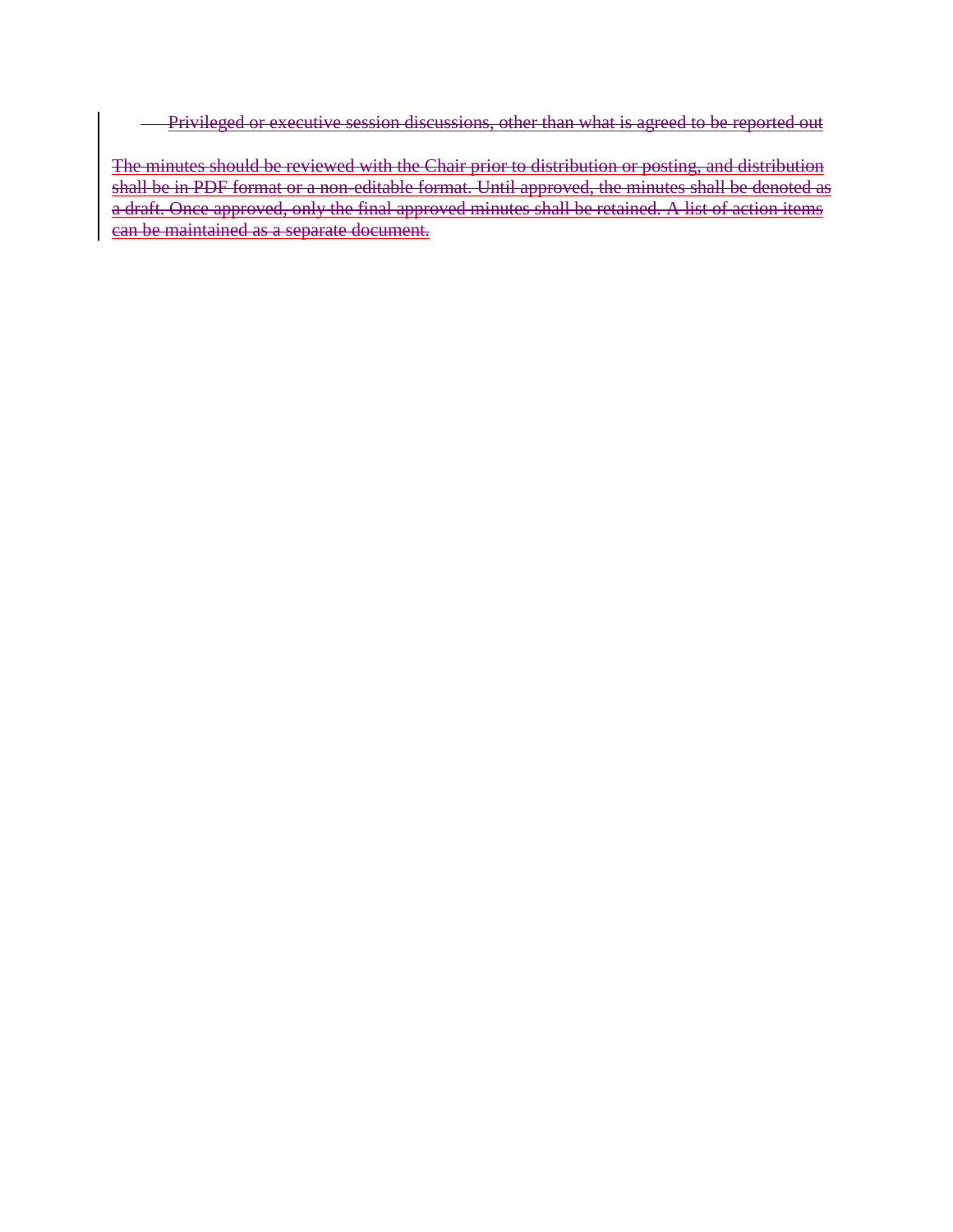- Comments received on Draft D2 of 2015 Baseline Updates AudCom D2 baselines comments resolutions R1.xlsx AudCom D2 changes\_yeh.docx
- **Additional comments from James Gilb** Membership-roster-v00.ppt Suspension-of-the-rules-v00.ppt
- Comments on Draft D1 deferred to the September meeting AudCom D1 comments-deferred to Sept.xlsx
- Comment on the Baseline Instructions (Document from Gary Hoffman) BaselineP&PClauseDirections.pdf
- Inputs from the Ad Hoc on Referencing unaudited Sponsor documents (e.g. Sponsor Operating Manuals, etc.) in P&Ps (Adrian Stephens)
- **Recommendation to the Standards Board**

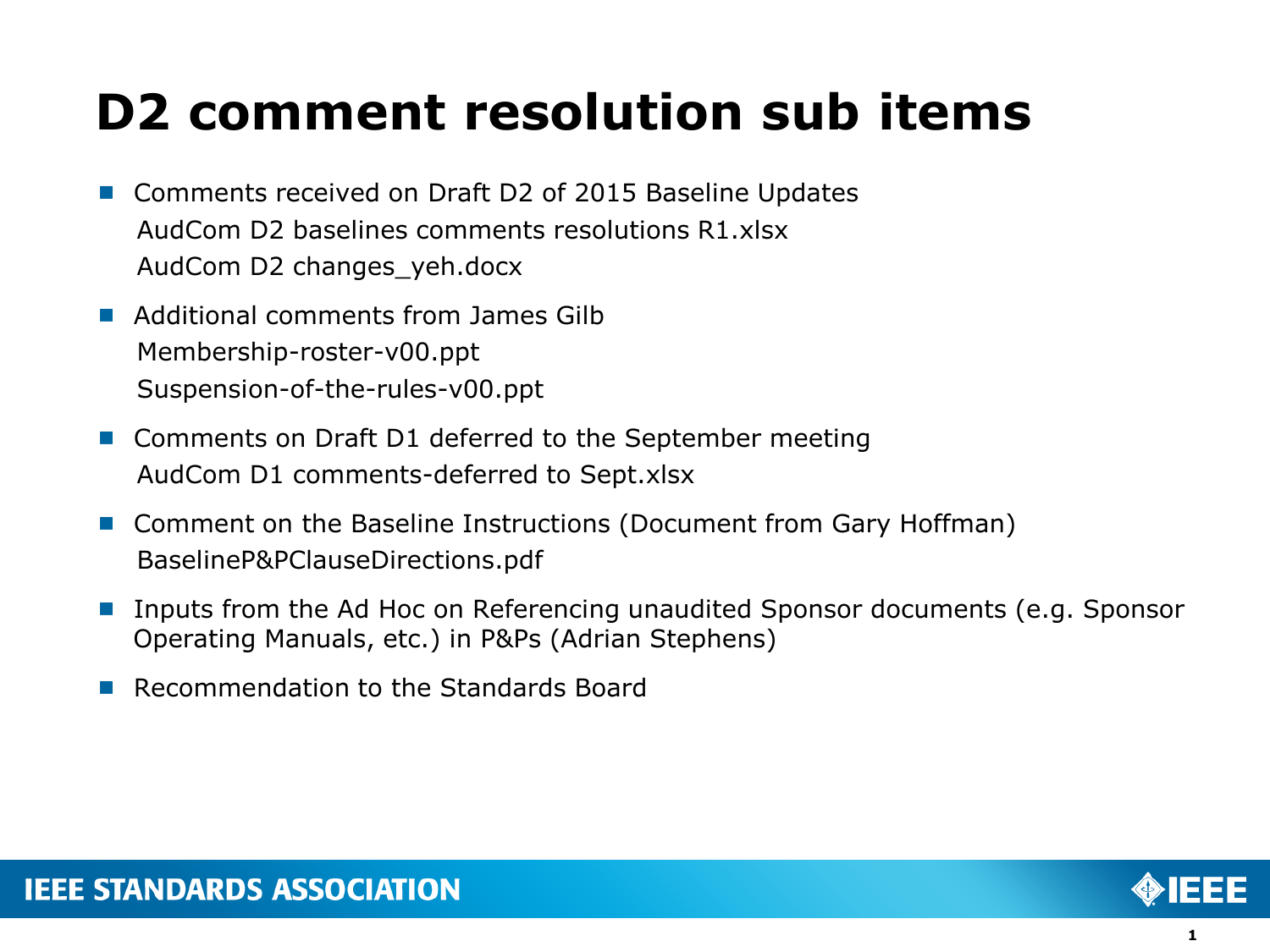## Completed on Sept 21

- Comments received on Draft D2 of 2015 Baseline Updates
	- **Progress was made. The agreed dispositions are available in:** AudCom D2 baselines comments resolutions R2.xlsx Minutes\_P&P changes-JPF0

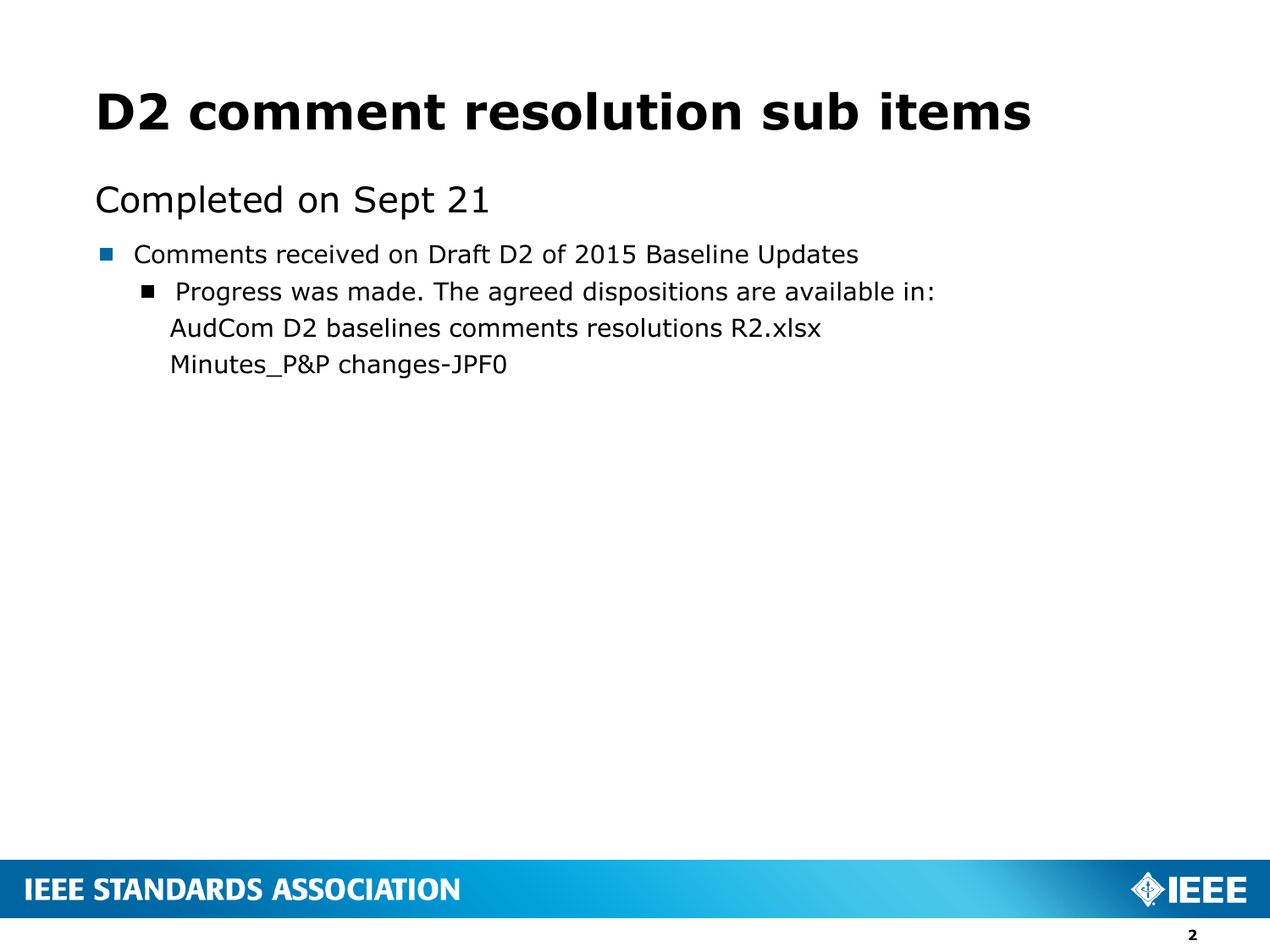### Completed on Sept 28

- Comments received on Draft D2 of 2015 Baseline Updates
	- AudCom completed the review.
	- Motion passed: To accept the dispositions discussed today (28 Sept) excluding those deferred to Staff (see AudCom D2 baselines comments resolutions R3.xlsx)
	- Motion passed: The result of the editing for the editorial review comments be made available for informal email review followed by a 10 days electronic ballot to approve the edits.
- **Additional comments from James Gilb** 
	- Motion passed: moved to replace 6.6 Suspension of Rules in all baselines with
	- "6.6 Suspension of Rules

### This clause shall not be modified.

None of the rules or requirements in these policies and procedures may be suspended."

■ The roster issue was discussed. The discussion was tabled. Discussion will continue at next meeting.

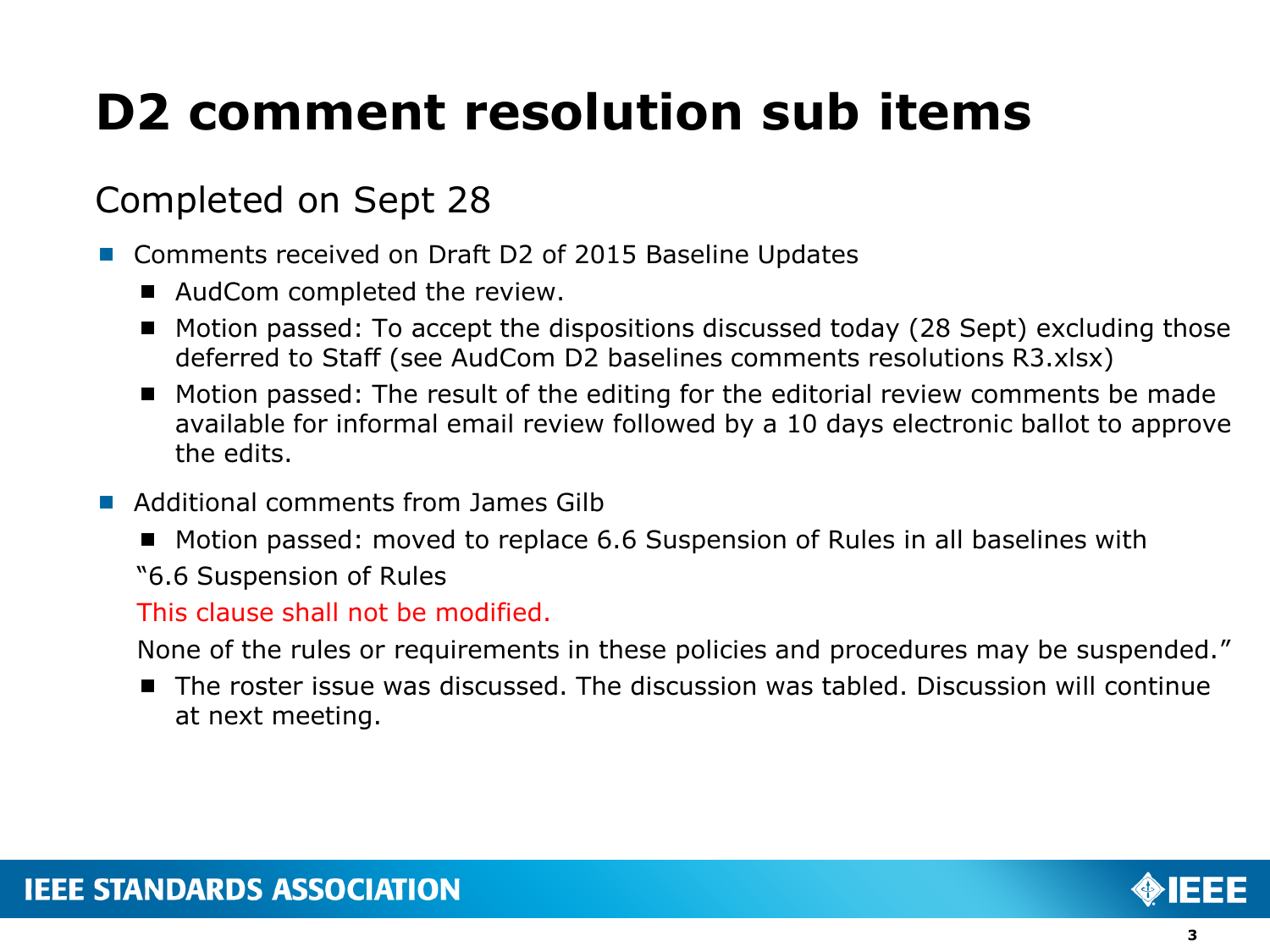### Completed on Sept 28 (continued)

- Report from the AudCom ad-hoc on "Referencing"
	- Adrian presented the report. Discussion will continue at next meeting.

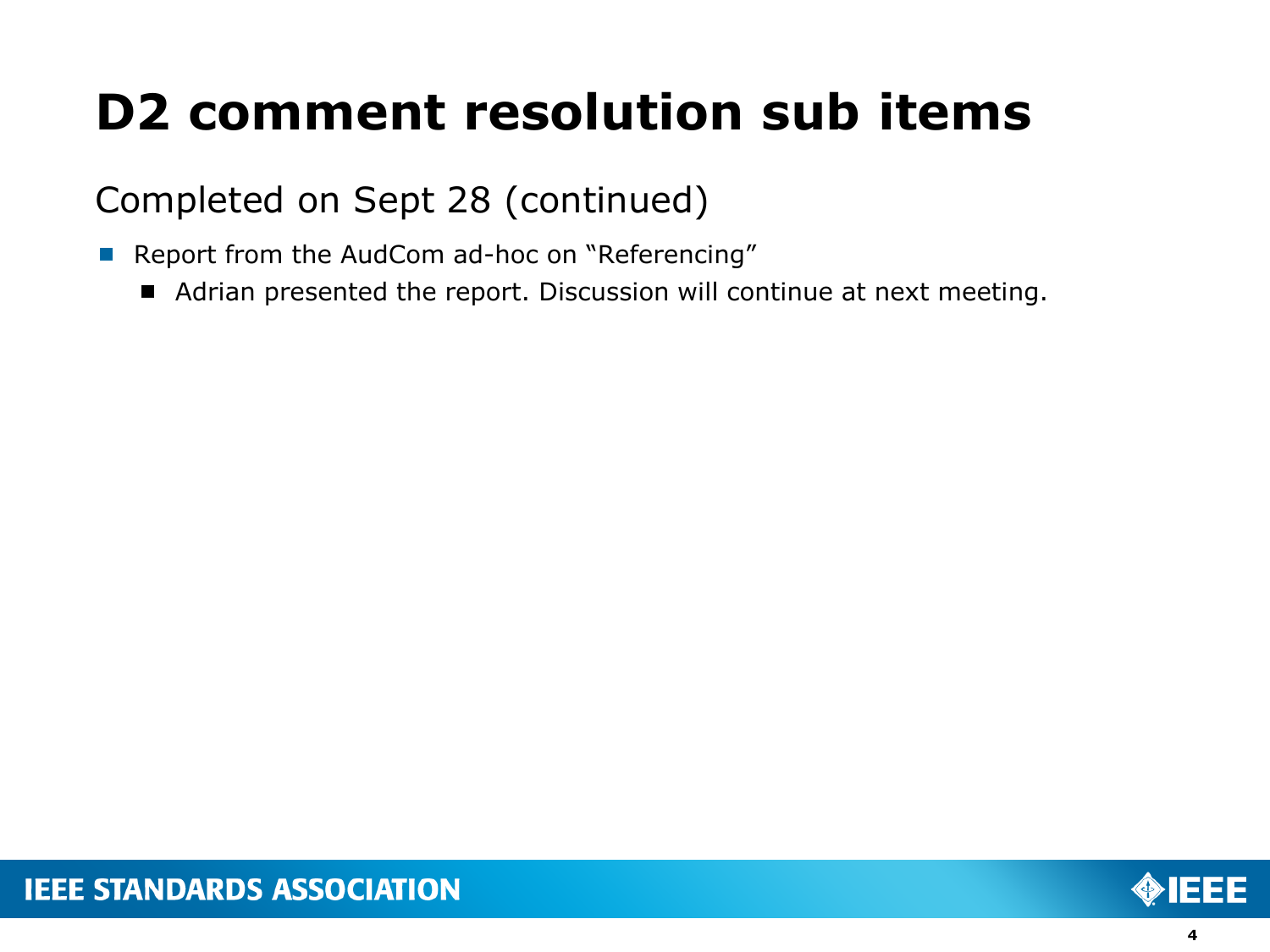## Completed on Oct 5

- Additional comments from James Gilb (Membership-roster-v01.ppt)
	- $\blacksquare$  Motions passed to approve the following changes:
		- In 3.4.3, d) change "participant roster and submitting" to be "membership roster, referred to in 4.3, and submitting"
		- Revise 4.3 Membership Roster to read:

This clause may be modified with the exception of distribution of the roster.

- The Secretary shall make reasonable efforts to maintain a current Sponsor roster. Due to privacy concerns, the roster shall not be distributed except to the IEEE-SA Board of Governors, IEEE-SA Standards Board, and IEEE-SA staff unless everybody on the roster has submitted their written approval for such distribution. The roster shall include the following:
	- a) Title of the Sponsor and its designation.
	- b) Scope of the Sponsor.
	- c) Officers: Chair, Vice Chair, Secretary, Treasurer.
	- d) Members: for all, name, e-mail address, affiliation and membership status (e.g., voting member, member, etc.).

e) [For each subgroup other than Working Groups: subgroup title, Chair, and names, e-mail addresses, and affiliations of all members.]

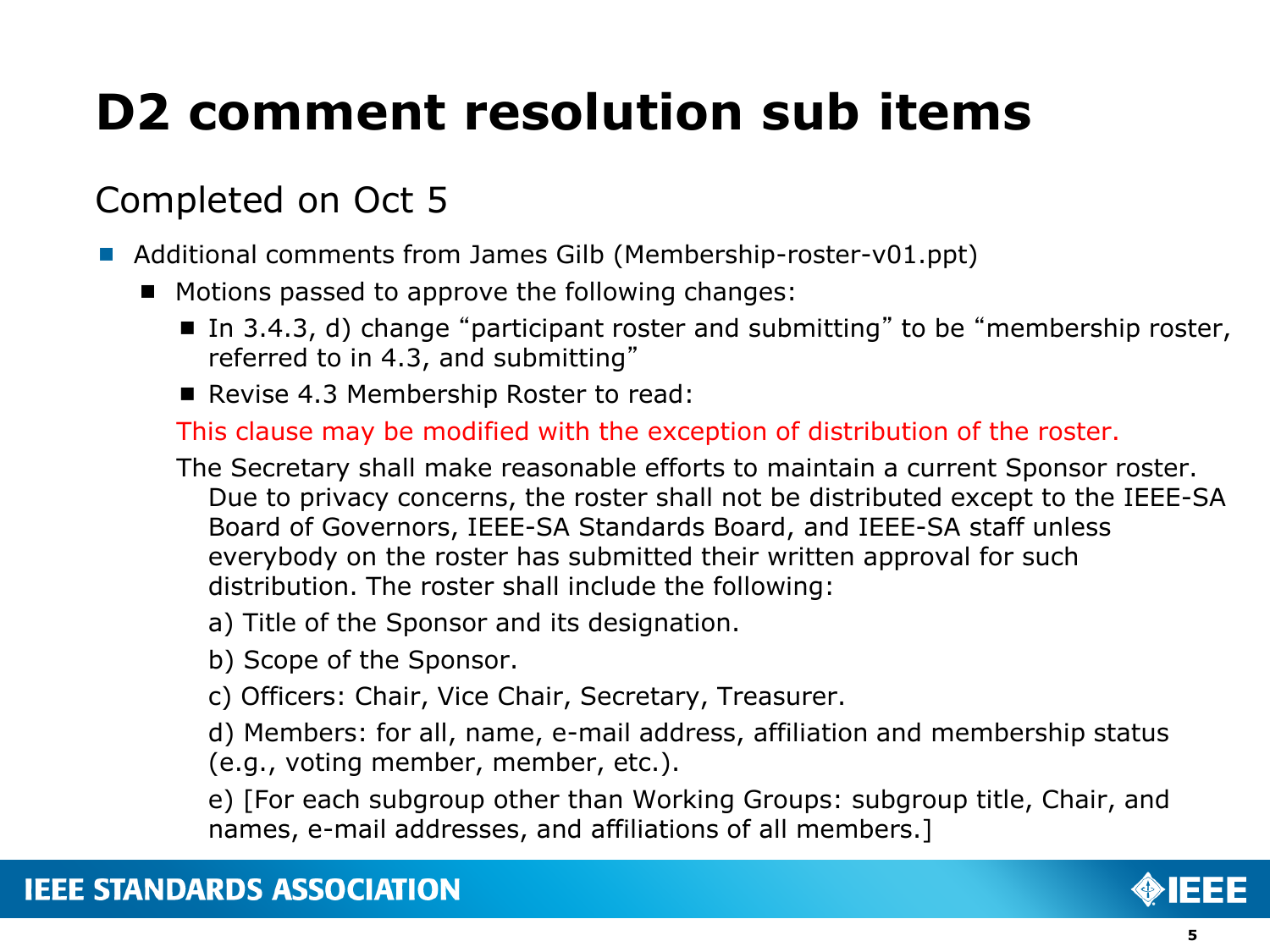### Completed on Oct 5 (continued)

- Inputs from the Ad Hoc on Referencing unaudited Sponsor documents in P&Ps (Adrian Stephens)
	- No consensus was reached. The discussion is deferred to next year baselines.
- Comment on the Baseline Instructions
	- $\blacksquare$  Motion passed: To separate the instructional text (5-6 pages) in beginning of the baselines in five instructional documents owned and to be approved by AudCom for the five baselines, add it as a link in the baselines, and make it available on the AudCom web site.
- Comments on Draft D1 deferred to the September meeting
	- $\blacksquare$  The comments were found overcame by events.
- **PAR Study Group (new comment from Yve)** 
	- After discussion no change was made.
- Clarifications of a few previously approved dispositions
	- **Done**